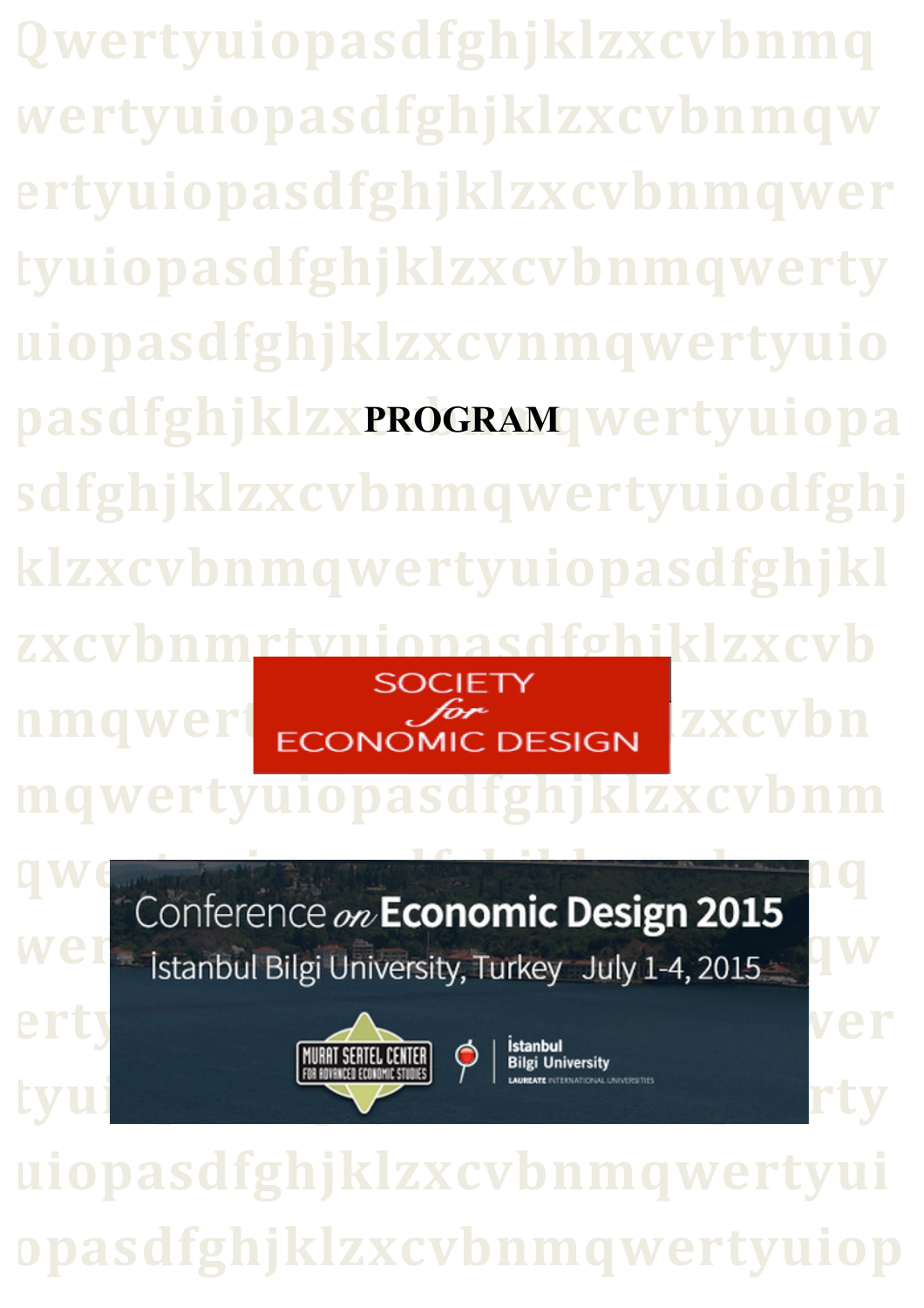# BRIEF PROGRAM

## July 1, 2015

14:00 - 17:00: Conference Registration 17:00 - 18:30: SED Plenary Lecture 19:30 – 22:30: Welcome Reception at *Pera Palace Hotel Jumeirah*

## July 2, 2015

09:00 - 11:00: Parallel Sessions 11:00 - 11:30: Coffee Break 11:30 - 12:45: Murat Sertel Plenary Lecture 12:45 - 14:00: Lunch & Meeting of the Editorial Board of the Review of Economic Design 14:00 - 16:00: Parallel Sessions 16:00 - 16:30: Coffee Break 16:30 - 18:00: Parallel Sessions

## July 3, 2015

- 09:00 11:00: Parallel Sessions
- 11:00 11:30: Coffee Break
- 11:30 12:45: Paul Kleindorfer Plenary Lecture
- 12:45 14:00: Lunch & Board meeting of the Society for Economic Design
- 14:00 16:00: Parallel Sessions
- 16:00 16:30: Coffee Break
- 16:30 18:00: Parallel Sessions

## July 4, 2015

- 09:00 11:00: Parallel Sessions
- 11:00 11:30: Coffee Break
- 11:30 12:45: Leo Hurwicz Plenary Lecture
- 12:45 14:00: Lunch
- 14:00 16:00: Parallel Sessions
- 16:00 16:30: Coffee Break
- 16:30 18:00: Parallel Sessions
- 19:30 23:00: Gala Dinner on boat along Bosphorus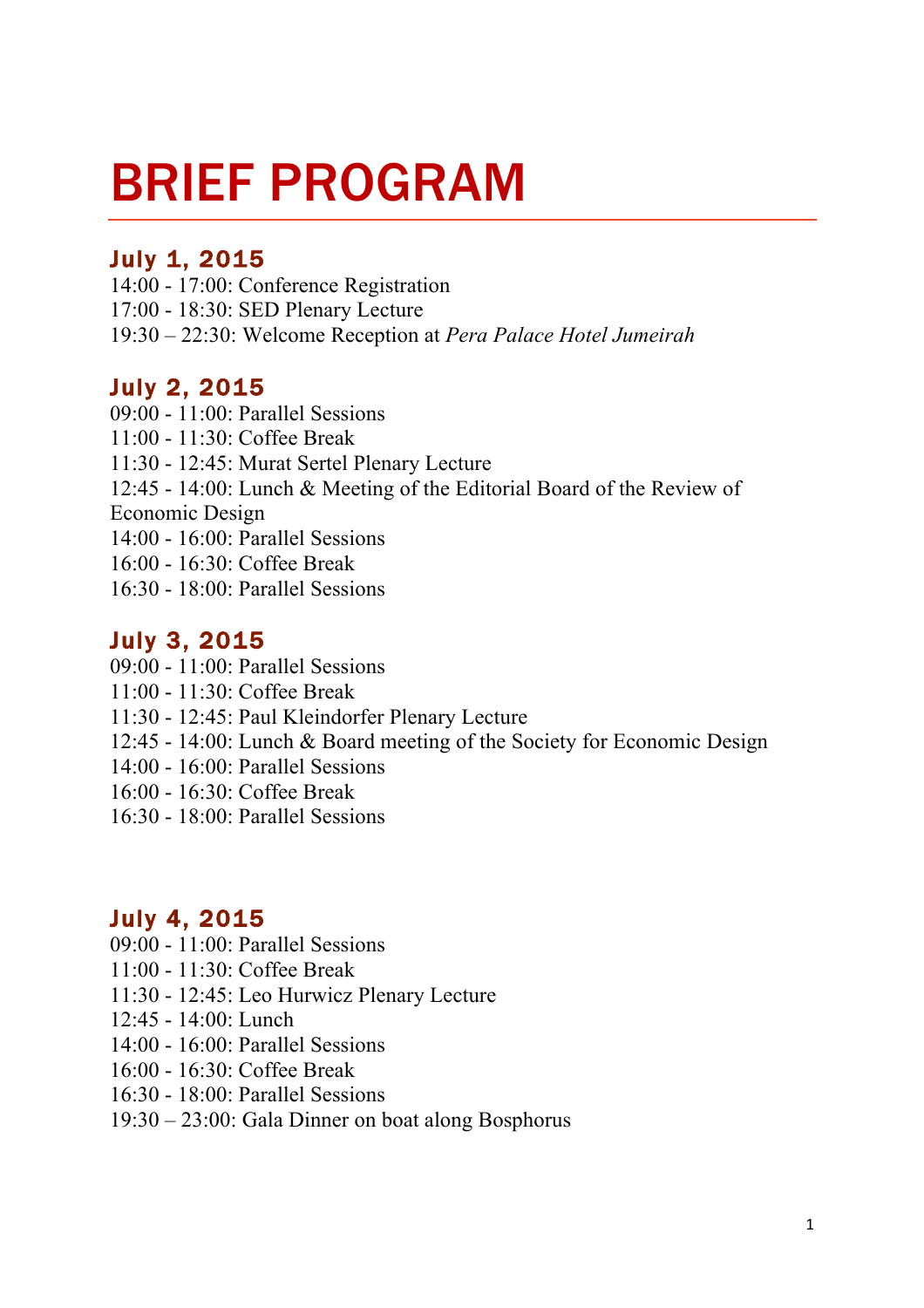# SCIENTIFIC PROGRAM

The conference program comprises 4 Plenary Lectures and 66 contributed sessions, each involving 4 presentations.

The first plenary lecture is the SED lecture given by Charles Plott on July  $1<sup>st</sup>$  at 17:00, which makes the transition between the Doctoral School in Experimental Economics (June 30- July 1) and the conference. All contributed sessions and the other plenary lectures will be held between July  $2<sup>nd</sup>$  at 9:00 and July  $4<sup>th</sup>$  at 18:30. 

Participants can register at the conference desks from July  $1<sup>st</sup>$  at 14:00. Please consult the website for information about how to get to Santral Campus.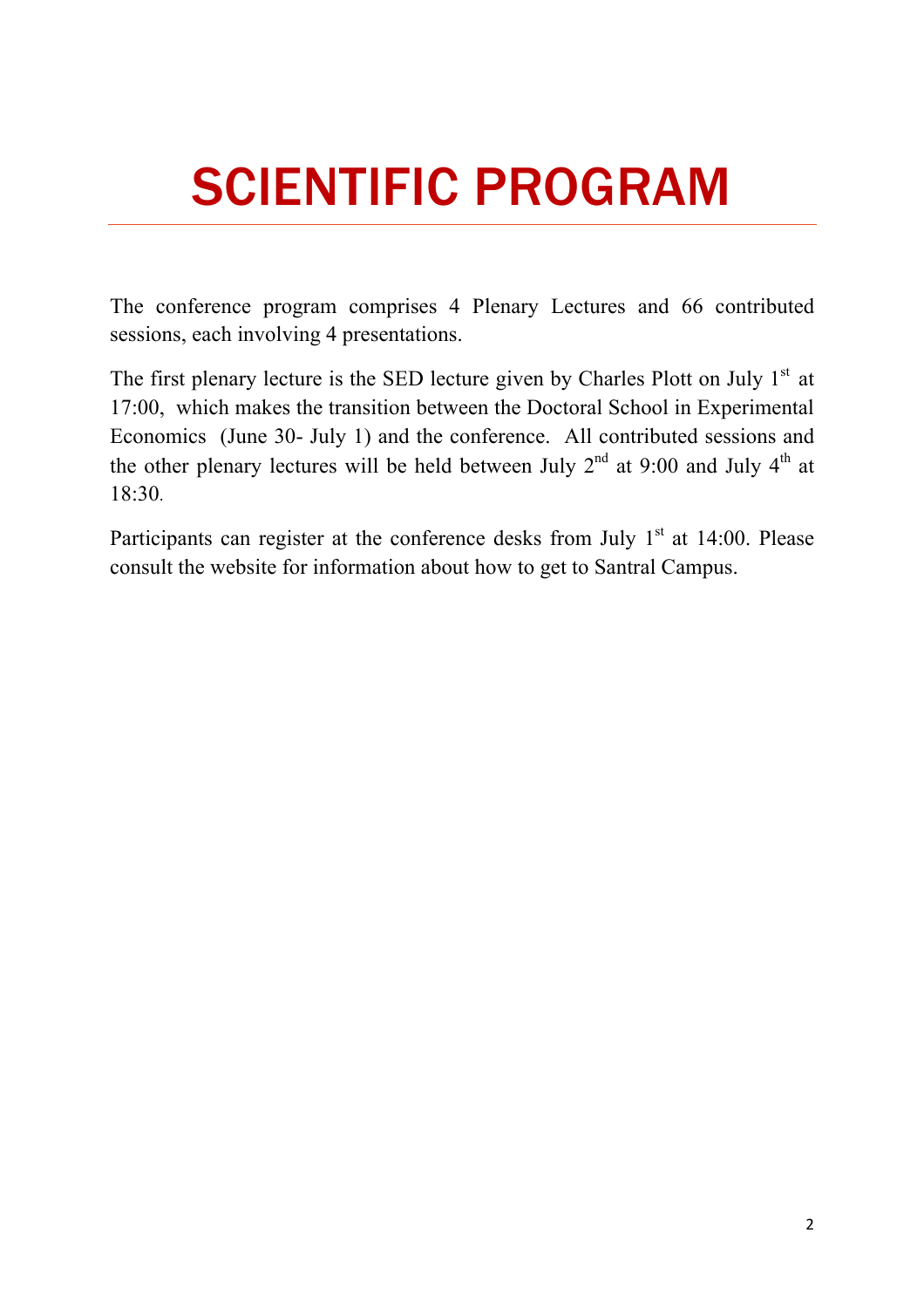# Plenary Lectures

## SED Lecture

## **Charles Plott (California Institute of Technology)**

Design to influence voting groups in a world of only public goods: Decentralized social choice and veto powers

Chair: Ayça Ebru Giritligil (İstanbul Bilgi University) Place: Room 404, ÇSM Building

## Murat Sertel Lecture

## **Stephen Morris (Princeton University)**

Information design

Chair: Semih Koray (Bilkent University) Place: Room 404, ÇSM Building

## Paul Kleindorfer Lecture

## **Rakesh Vohra (University of Pennsylvania)**

Scarf's lemma and matching with complementarities

Chair: Hans Peters (Maastricht University)

Place: Room 404, ÇSM Building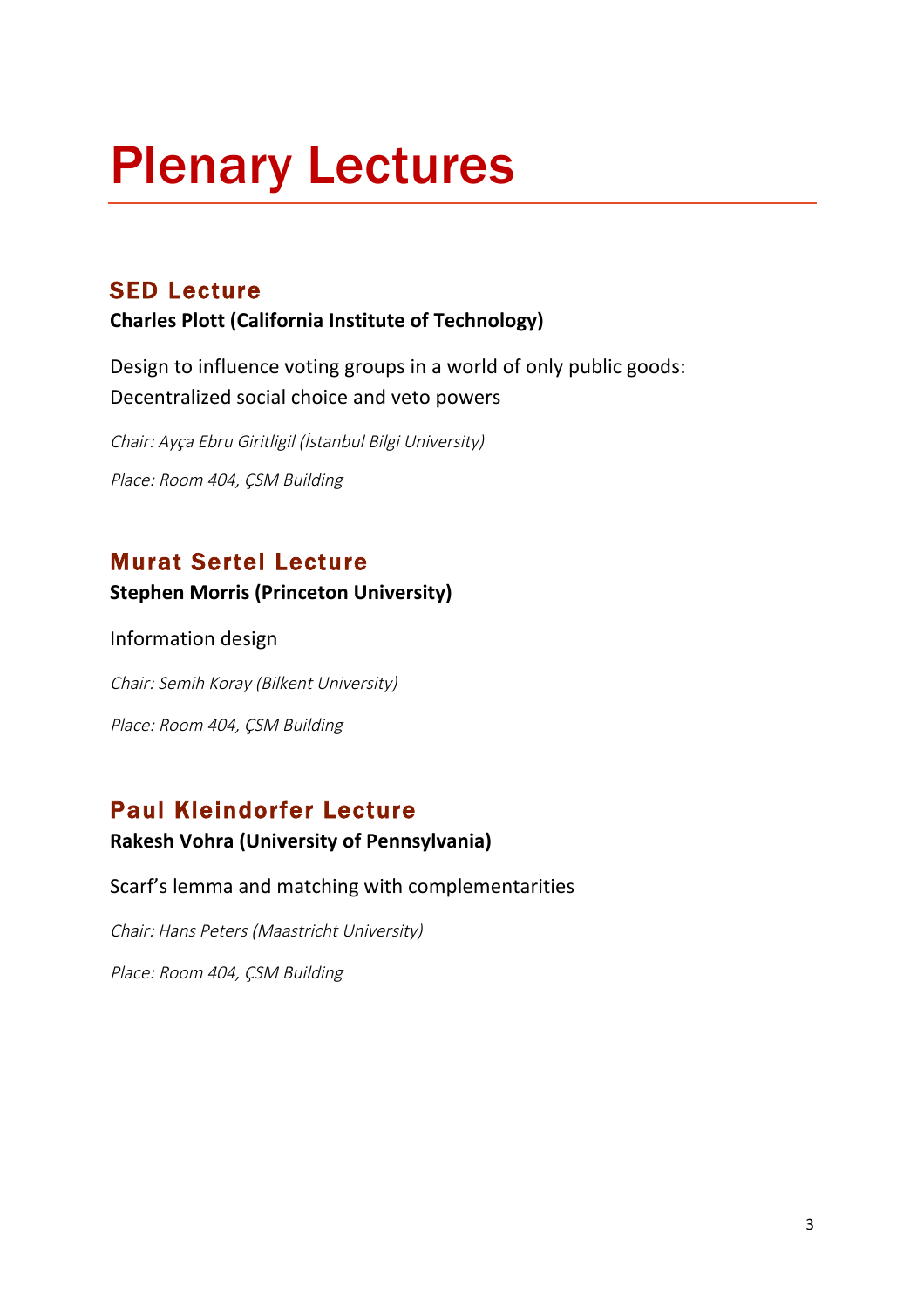## Leo Hurwicz Lecture

## *Eric Maskin (Harvard University)*

## Elections and strategic voting: Condorcet and Borda

Chair: Walter Trockel (Bielefeld University and İstanbul Bilgi University)

Place: Room 404, ÇSM Building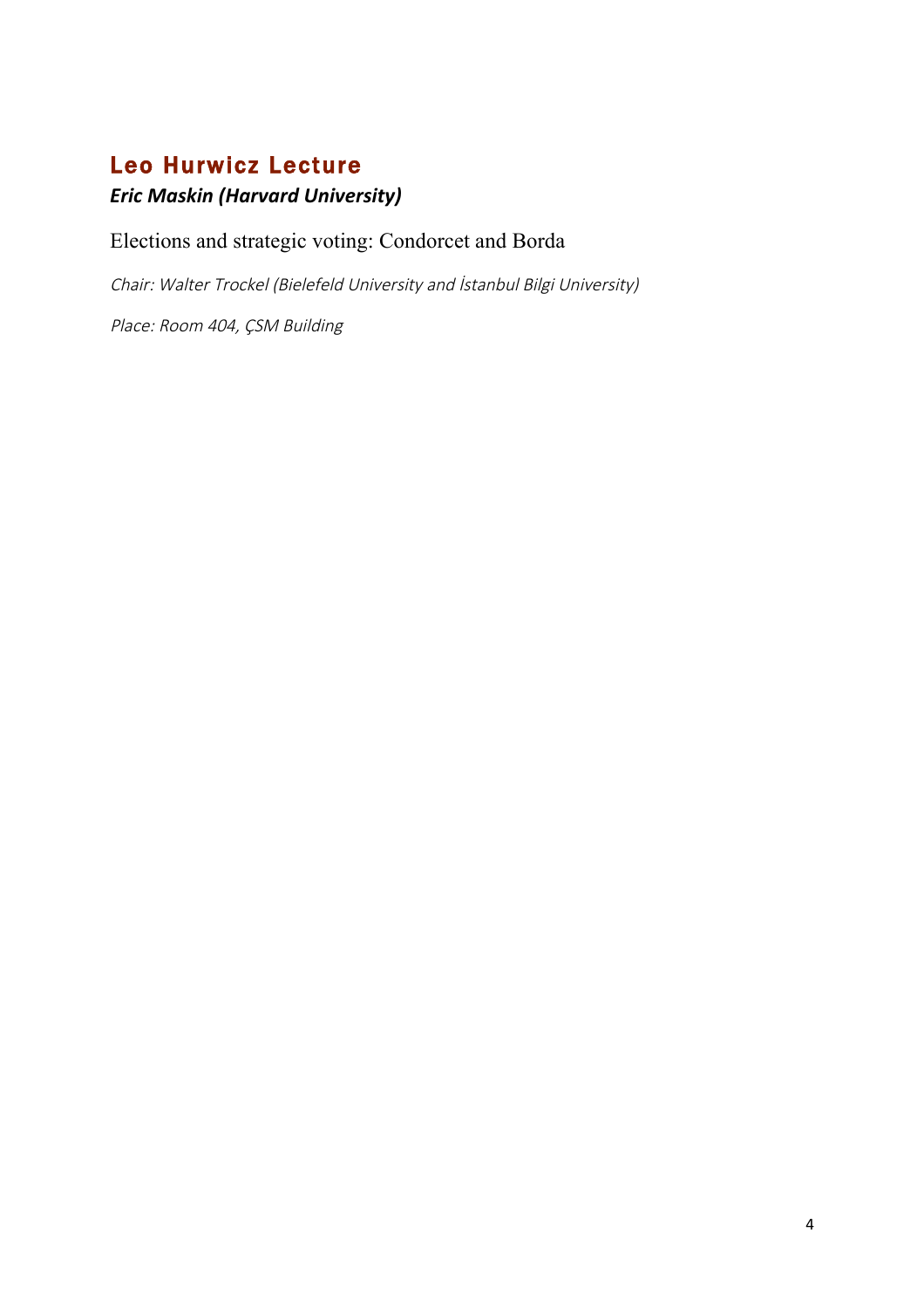## [Thursday, July 2]

| $[9:00 - 11:00]$                                         | $[14:00-16:00]$                                                                        | $[16:30-18:00]$                        |
|----------------------------------------------------------|----------------------------------------------------------------------------------------|----------------------------------------|
| Aggregation and Disaggregation                           | Auctions 2                                                                             | Implementation                         |
| Allocations 1                                            | Bargaining                                                                             | Auctions 3                             |
| Auctions 1                                               | Aggregation and Welfare                                                                | Information and Voting                 |
| Game Theory 1                                            | Mechanism Design 2                                                                     | Finance and Markets                    |
| Matching 1                                               | <b>Behavioral Game Theory</b>                                                          | Political Economy 1                    |
| Information                                              | Group Identification                                                                   | Oligopolistic Games                    |
| Mechanism Design 1 (Organized By<br>Weymark J. & Sen A.) | <b>Computational and Experimental</b><br>Decision Making (Organized By<br>Haake C. J.) | Matching 2 (Organized By<br>Kesten O.) |

## [Friday, July 3]

| $[9:00 - 11:00]$                                           | $[14:00-16:00]$                                                | $[16:30-18:00]$                                |
|------------------------------------------------------------|----------------------------------------------------------------|------------------------------------------------|
| Transferable Utility Games                                 | Assignments 1                                                  | Assignments 2                                  |
| Allocations 2                                              | Auctions 4                                                     | Contests                                       |
| <b>Strategic Communication</b>                             | Allocations 3                                                  | Political Economy 4                            |
| Interaction in Networks                                    | Matching 4                                                     | School Choice 1                                |
| Matching 3                                                 | Queuing                                                        | Strategy-Proofness 1                           |
| Political Economy 2                                        | Political Economy 3                                            | Market Design                                  |
| Mechanism Design 3<br>(Organized By Weymark J.A. & Sen A.) | <b>Voting Games</b>                                            | Risk and Equity (Organized<br>By Fleurbaey M.) |
|                                                            | Allocation of Indivisible Goods<br>(Organized By Andersson T.) |                                                |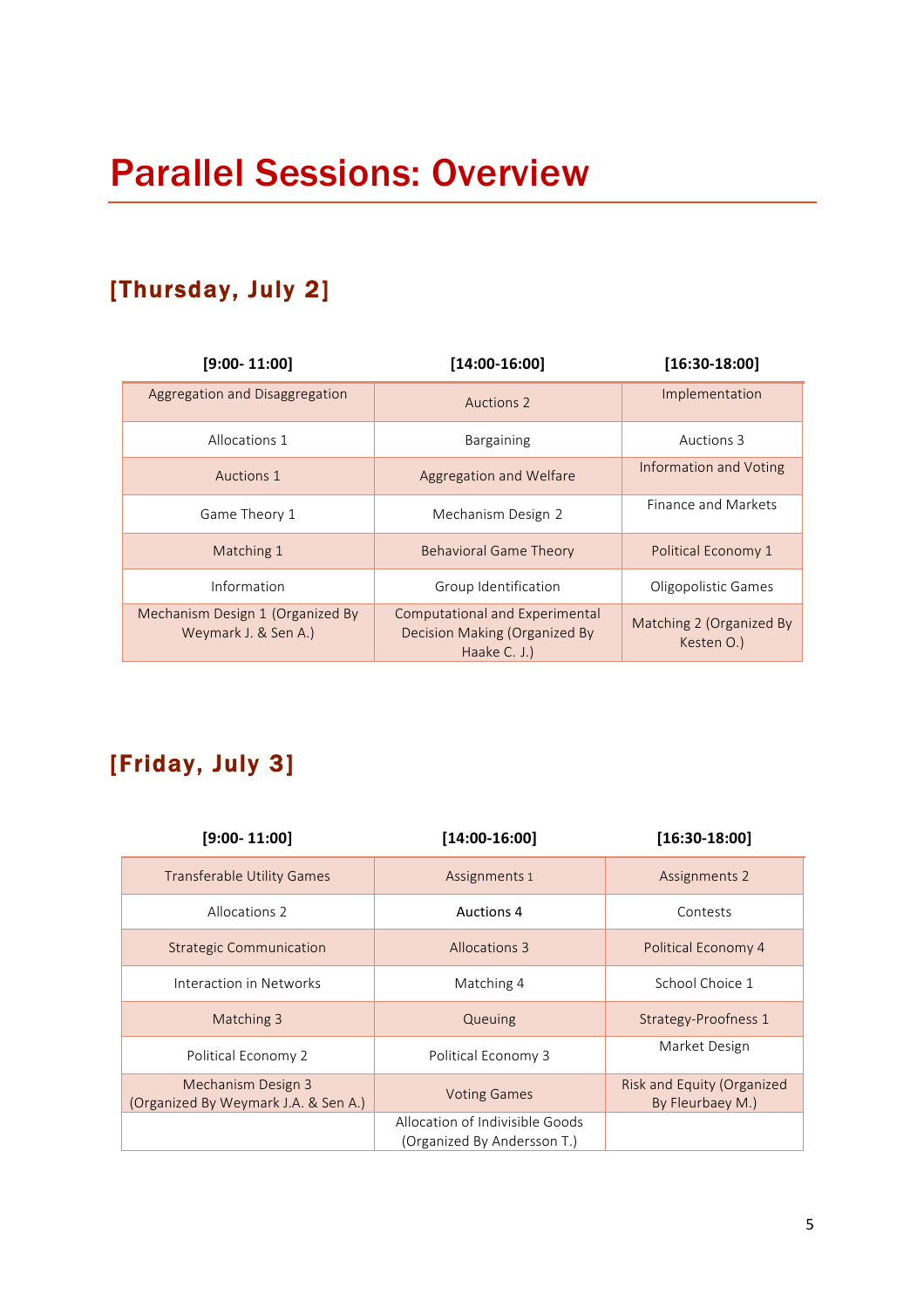## [Saturday, July 4]

| $[9:00 - 11:00]$                           | $[14:00-16:00]$                                                    | $[16:30-18:00]$             |
|--------------------------------------------|--------------------------------------------------------------------|-----------------------------|
| Choice 1                                   | Coalition Formation and Hedonic<br>Games                           | <b>Risk and Uncertainty</b> |
| Contracts 1                                | Social Interaction                                                 | Contracts 2                 |
| Fairness, Allocation, Costs                | Social Choice and Voting                                           | Choice 2                    |
| Strategy-Proofness 2                       | School Choice 2                                                    | Mechanism Design 4          |
| Reputation and Leadership                  | <b>Matching and Contracts</b>                                      | Matching 5                  |
| Social Choice 1 (Organized By<br>Peters H) | Game Theory 2 (Organized By Peters<br>H.                           | School Assignment           |
|                                            | <b>Optimal Pricing and Auctions</b><br>(Organized By Bergemann D.) | Strategy-Proofness 3        |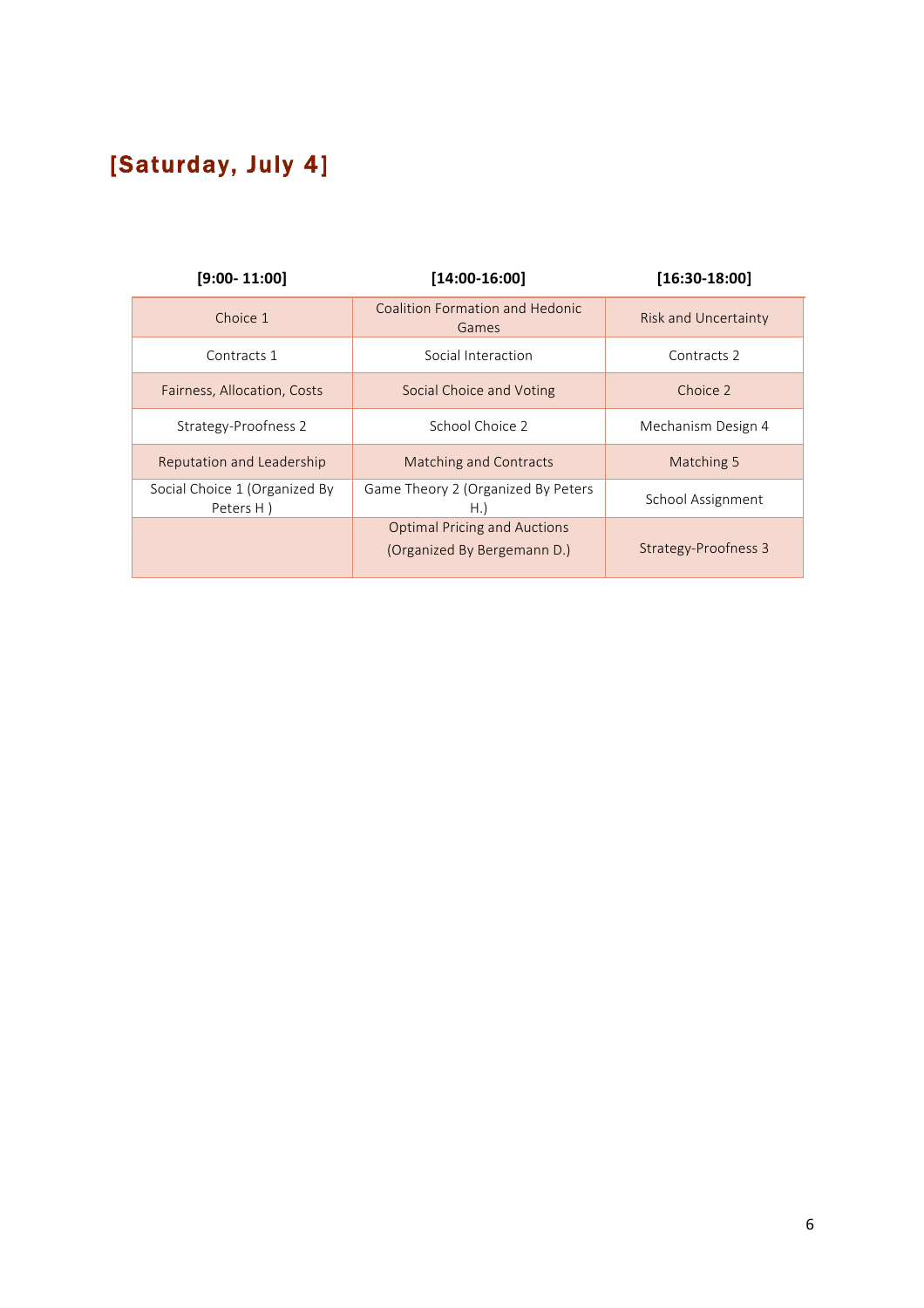## IMPORTANT

Please notice the following rules which should be respected without any exception!

- In each contributed session, the last speaker is the chairperson for all but the last presentation. For the last presentation, the session´s first presenter acts as chairperson.
- All contributed sessions start at full or half hours. Each presentation is 30 minute long. All presentations in contributed sessions, also in those few with only two or three presentations, have to be strictly stopped after 25 minutes by the chairpersons. The remaining 5 minutes are left for discussions or left free.
- It follows that if a session contains less than four presentations, it should end after 90 minutes. The remaining time cannot be used either for extending the length of presentations/discussions, or another unscheduled presentation.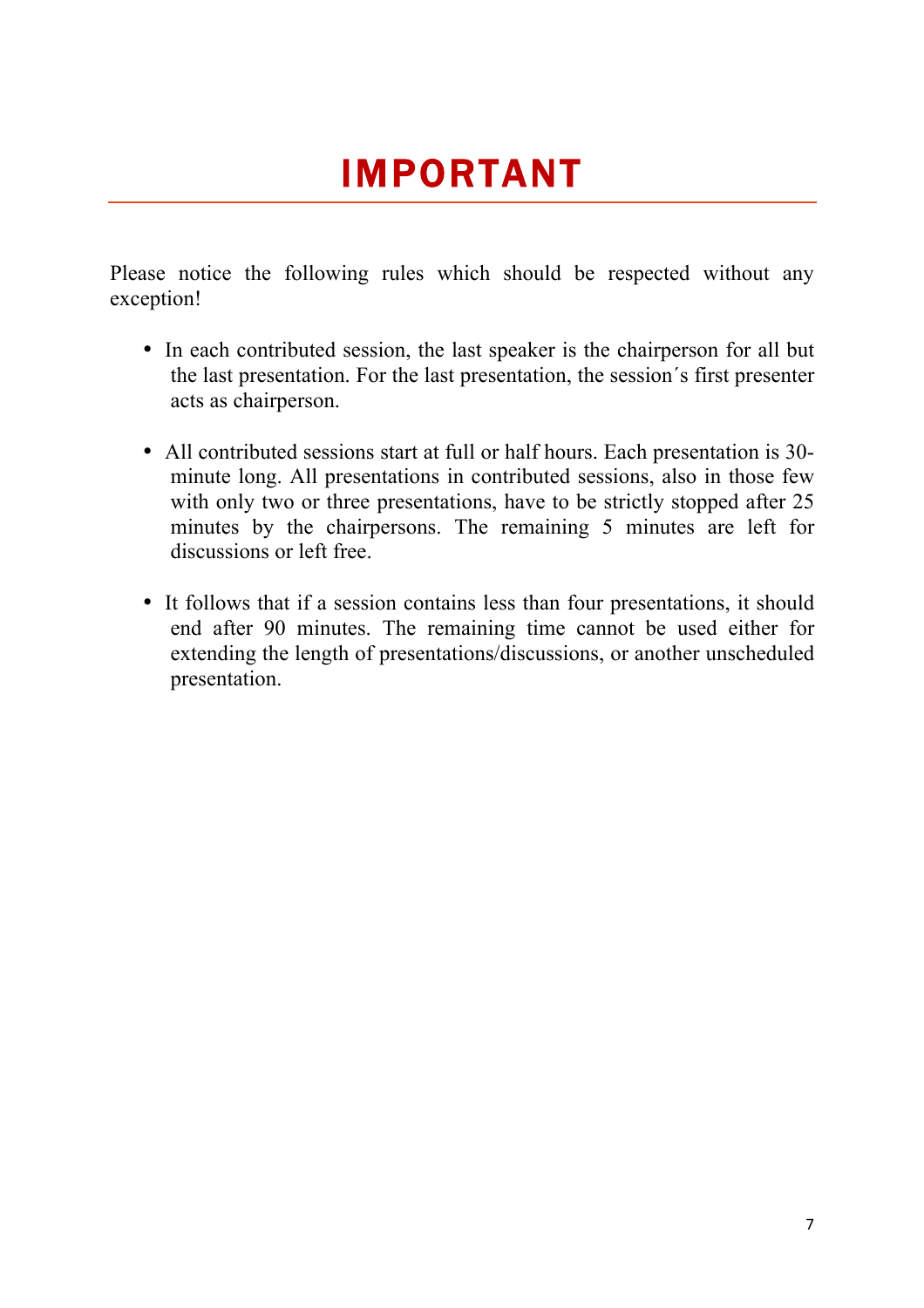## Parallel Sessions July 2 (9:00 -11:00)

## Aggregation and Disaggregation **Room 401, ÇSM Building**

• Bedrosian G. (Bielefeld University) *Microeconomic Foundations of Representative Agent Models By Means of Ultraproducts*

• Börgers T. (University of Michigan) *Reformulation of the Axiomatic Foundations of Relative Utilitarianism* 

Maraun N. (University of Paderborn) *Disaggregating Consumer Evaluations* 

• Nebioğlu D. (İstanbul Bilgi University) *Wealth Effects and Labour Supply: An Experimental Study*

Allocations 1 **Room 204, ÇSM Building**

• Ko C.Y. (National University of Singapore) *Division of a Resource in a Grid Network*

Saral A.S. (University of Trento) *An Agent-based Model of Open-Source Software Development*

• Ertemel S. (İstanbul Technical University) *Ex-ante versus Ex-post Proportional Rules for State Contingent Claims*

• Xue J. (Singapore Management University) *Claim uncertainty and egalitarian division with wastage*

## Auctions 1 **Room 402, ÇSM Building**

Segev E. (Ben-Gurion University of the Negev) *Sequential Bidding in Asymmetric First Price Auctions*

• Yang Z. (University of York) *An Efficient Multi-Item Dynamic Auction with Budget Constrained Bidders*

• Derbyshire D. (University of Birmingham) *Sequential Equilibrium and Moral Hazard Auctions*

• Delnoij J. (Utrecht University) *Competing First Price and Second Price Auctions*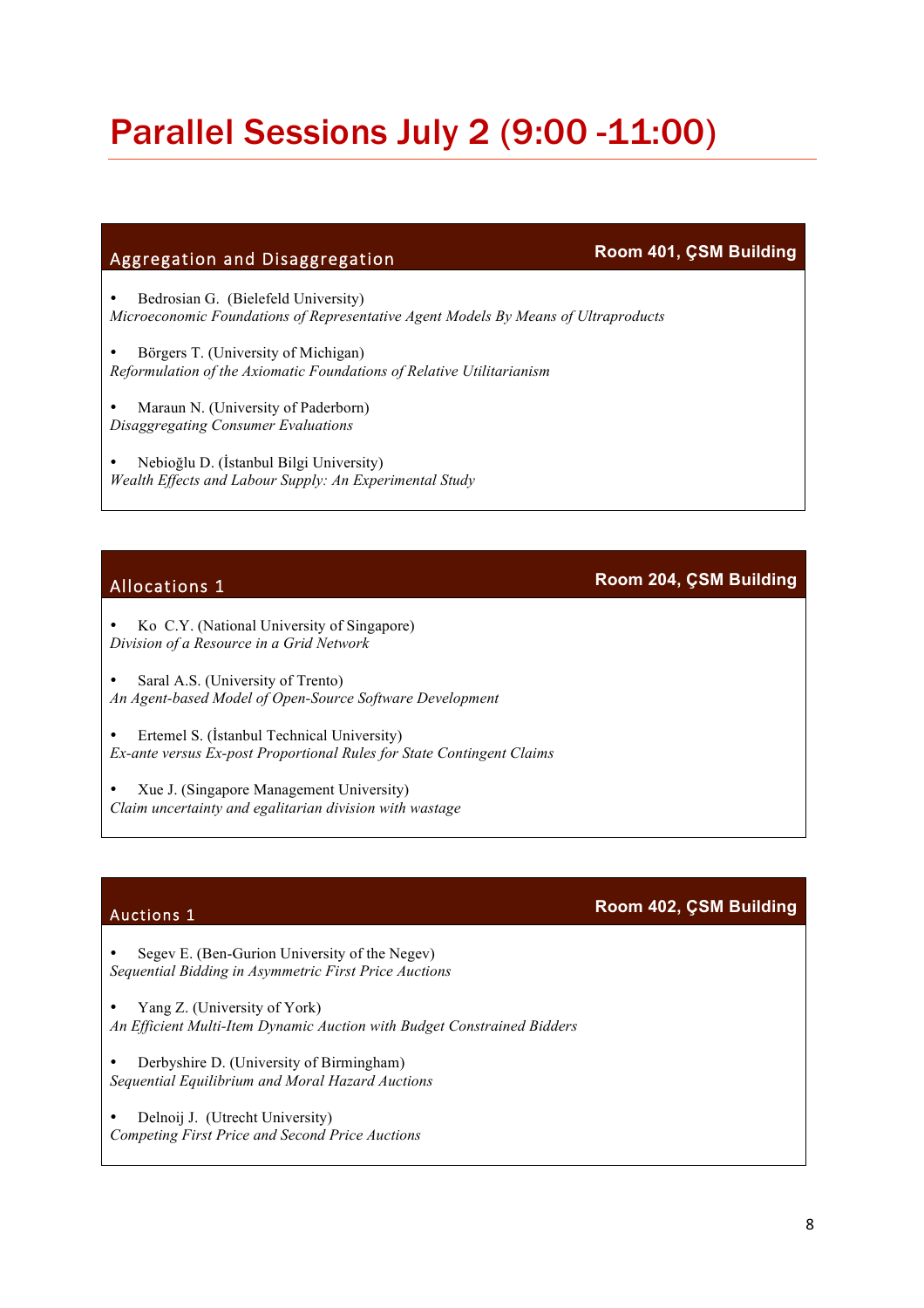## **Game Theory 1 Room 203, ÇSM Building**

• Duman P. (İstanbul Bilgi University) *An Exact Non-Cooperative Foundation for Nash Solution*

• Yamamura H. (Tokyo Institute of Technology) *A Simple and Dynamically Stable Nash Mechanism for the Division Problem with Single-dipped Preferences*

• Chakrabarti S. (Queen's University) *Partial Cooperation in Strategic Decision Situations*

Mc Quillin M. (University of East Anglia) *Backward Induction Foundation for the Shapley Value*

## Matching 1 **Room 201, ÇSM Building**

• Akahoshi T. (Waseda University) *Acyclicity and the Self-Contained Expectation of the Core In Matching Problems*

• Ehlers L. (University of Montreal) *Object Allocation via Deferred-Acceptance: Strategy-Proofness and Comparative Statics*

• Tumennasan N. (Aarhus University) *Dynamic Matching Markets and the Deferred Acceptance Mechanism*

## Information **Room 205, ÇSM Building**

• Brandts J. (Barcelona Graduate School of Economics) *Supply Function Competition, Market Power, And the Winner's Curse: A Laboratory Study*

• Ngangoué K. (DIW Berlin) *Learning From Unrealized Versus Realized Prices*

• Geiger M. (University of Innsbruck) *Coordination Risk, Correlated Fundamental States, and Government Bond Yields in Currency Unions*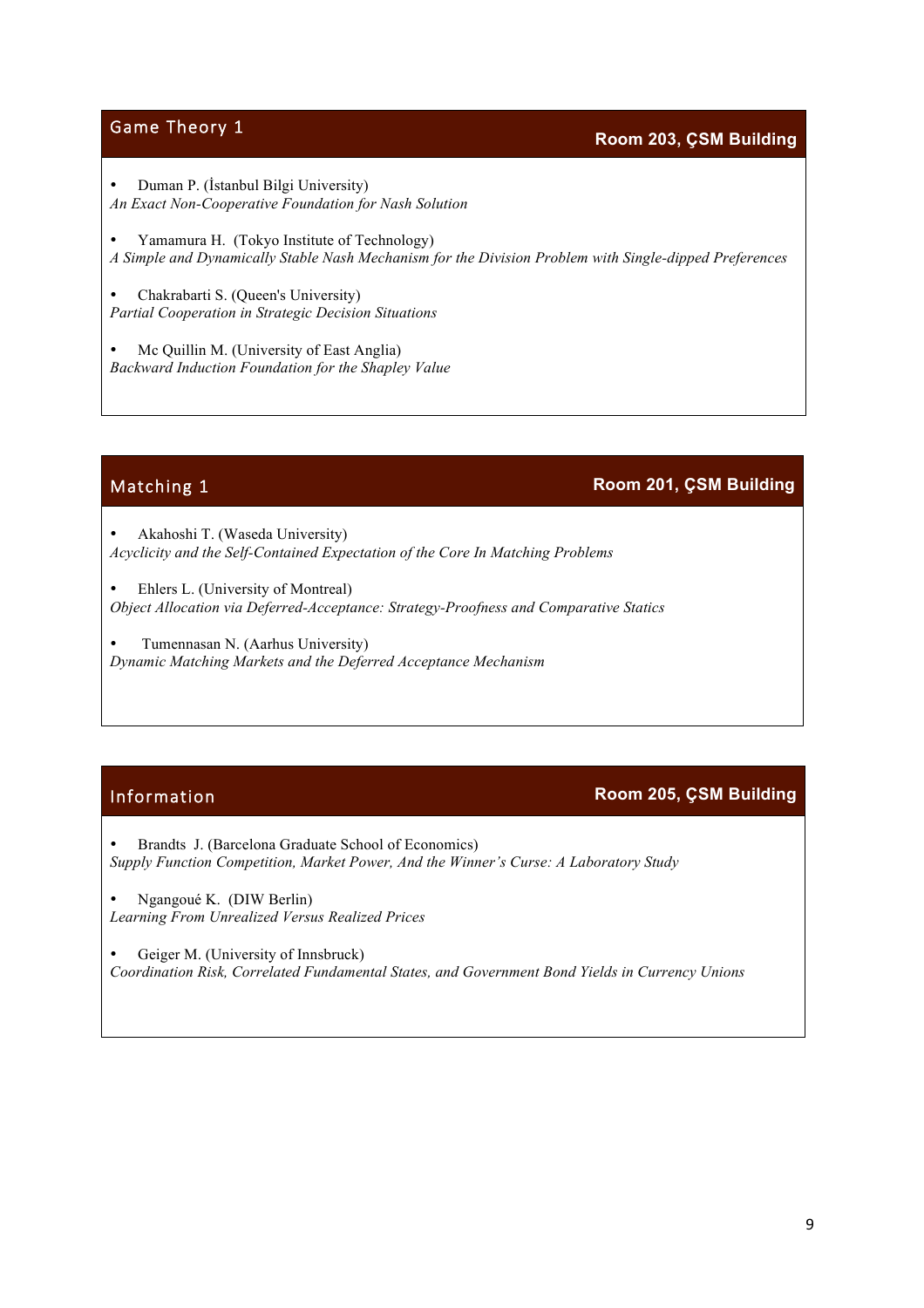## Mechanism Design 1 (Organized By Weymark J. & Sen A.)

• Hinnosaar T. (Collegio Carlo Alberto) *Overbooking*

• Johnen J. (European School of Management and Technology) *Congestion Pricing: A Mechanism Design Approach* 

• Messner M. (Bocconi University, IGIER and CESifo) *Selling to the Mean and the Variance*

• Paulsen P. (Technical University of Munich) *First-Price Package Auctions in a Principal-Agent Environment* **Room 202, ÇSM Building**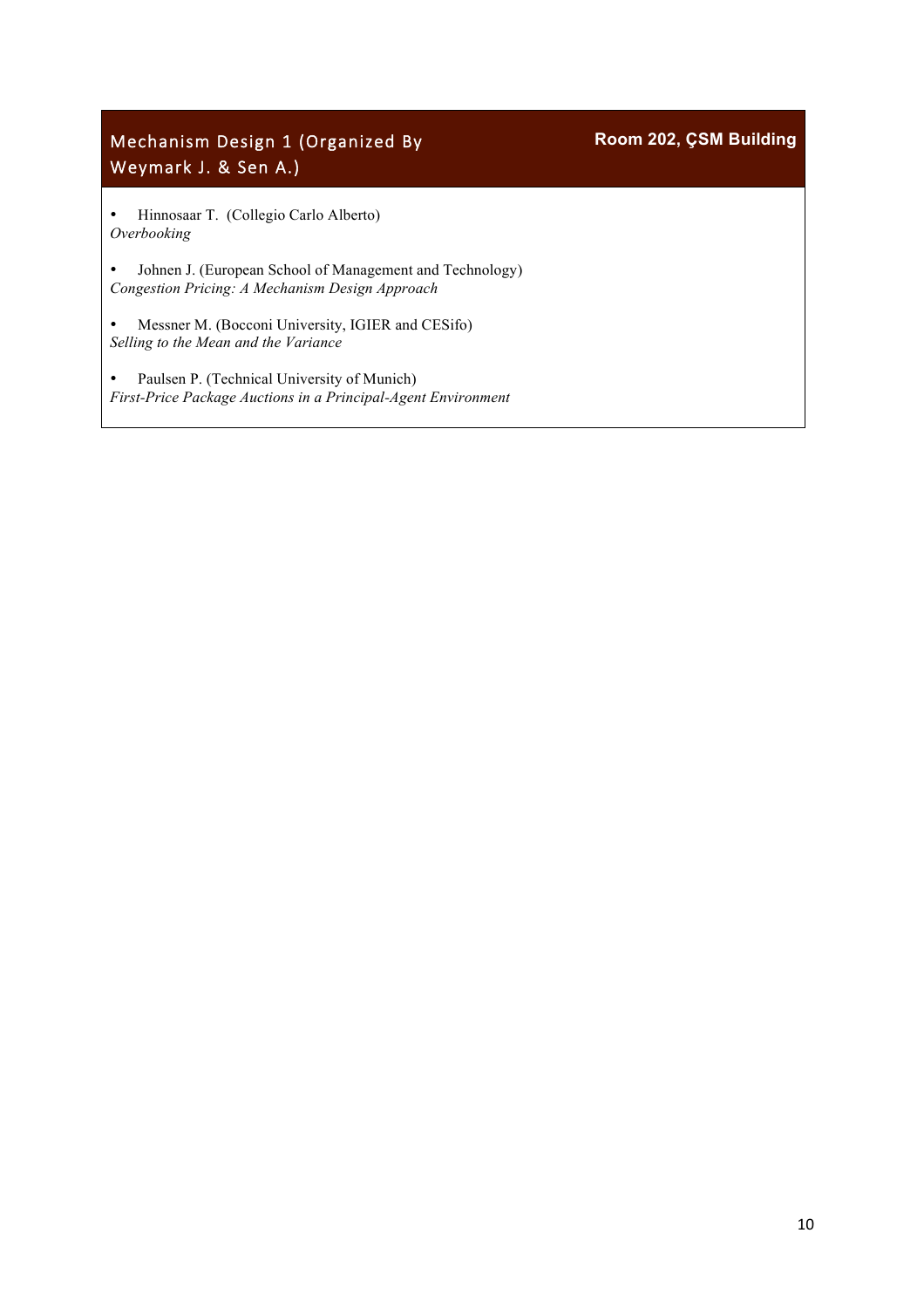## Parallel Sessions July 2 (14:00-16:00)

## Auctions 2 **Room 401, ÇSM Building**

- Boudreau J.W. (University of Texas-Pan American, Department of Economics and Finance) *A Note on Noisy Vs. Standard All-Pay Auctions*
- Carlson J.I. (Lund University) *An Approximative Auction for When Bidders Have Non-Quasi-Linear Preferences*
- Fugger N. (University of Cologne) *Trust in Procurement Interactions*
- Gillen P. (University of Cologne) *Pre-Auction or Post-Auction Qualification?*

### Bargaining **Room 202, ÇSM Building**

- Karagözoğlu E. (Bilkent University) *Between Anchors and Aspirations: A (New) Family of Bargaining Solutions*
- Lang X. (Tilburg University) *On the Impossibility of Non-Constant Divisions in Bargaining with Correlated Types*
- Hwang I. (University of Miami) *Transparency of Outside Options in Bargaining*
- Eraslan H. (Rice University) *Coalitional Bargaining*

## Aggregation and Welfare **Room 402, ÇSM Building**

- Østerdal L.P. (University of Southern Denmark) *First Order Dominance: Characterization and Two Checking Algorithms for the Bivariate Case*
- Herzberg F. (Bielefeld University) *Respect for Experts or Respect for Unanimity? The Liberal Paradox in Probabilistic Opinion Pooling*
- Schoch D. (Nottingham University) *Game Form Representation for Judgement and Arrovian Aggregation*
- Zwicker W. (Union College) *Aggregation of Binary Evaluations: A Borda-like Approach*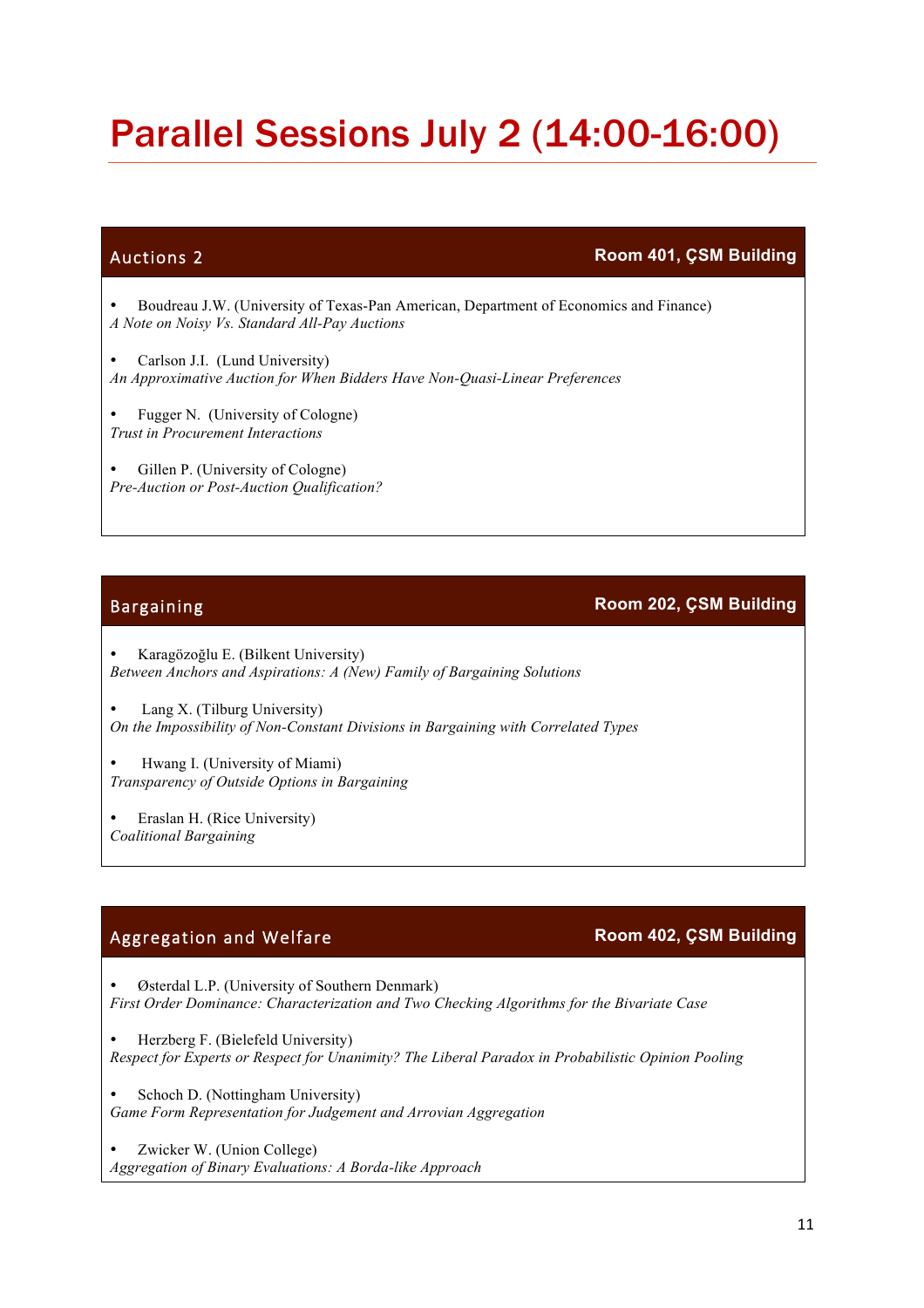Mechanism Design 2 **Room 201, ÇSM Building**

• Quadir A. (Osaka University) *Mechanism Design in Single Dimensional Type Spaces*

• Krämer F. (LMU Munich) *Delegating Pricing Power to Buyers: An Experimental Investigation*

• Juarez R. (University of Hawaii) *Implementing Efficient Allocations in Bilateral Networks*

• Sharma T. (ITAM) *Money- Back Guarantees*

## Behavioral Game Theory **Room 204, ÇSM Building**

• Neugebauer T. (University of Luxembourg) *Taming Selten´s Horse by Impulse Matching*

Smith J. (Rutgers University) *Cognitive load and mixed strategies* 

• Nagel R. (ICREA & Pomepu Fabra University & BGSE) *De-framing Rules to De-anchor Beliefs in Beauty Contest Experiments: Keynesian Level–k vs. Keynesian Sentiments*

• Meloso D. (Rennes School of Business) *The Mechanics of Reputational Cheap Talk: An Experiment with Crystal Balls*

## Group Identification **Room 205, ÇSM Building**

• Cağlayan D. (İstanbul Bilgi University) *In-Group Favoritism vs. Social Efficiency Concerns*

• Tapkı G.İ. (Kadir Has University) *Two Simple Characterizations of the Liberal Rule Based On Consistency Requirement*

• Krupka E. (University of Michigan) *Mirror on the Network: Peer Selection and Endogenous Preferences*

Ju B.G. (Seoul National University) *Multinary Group Identification*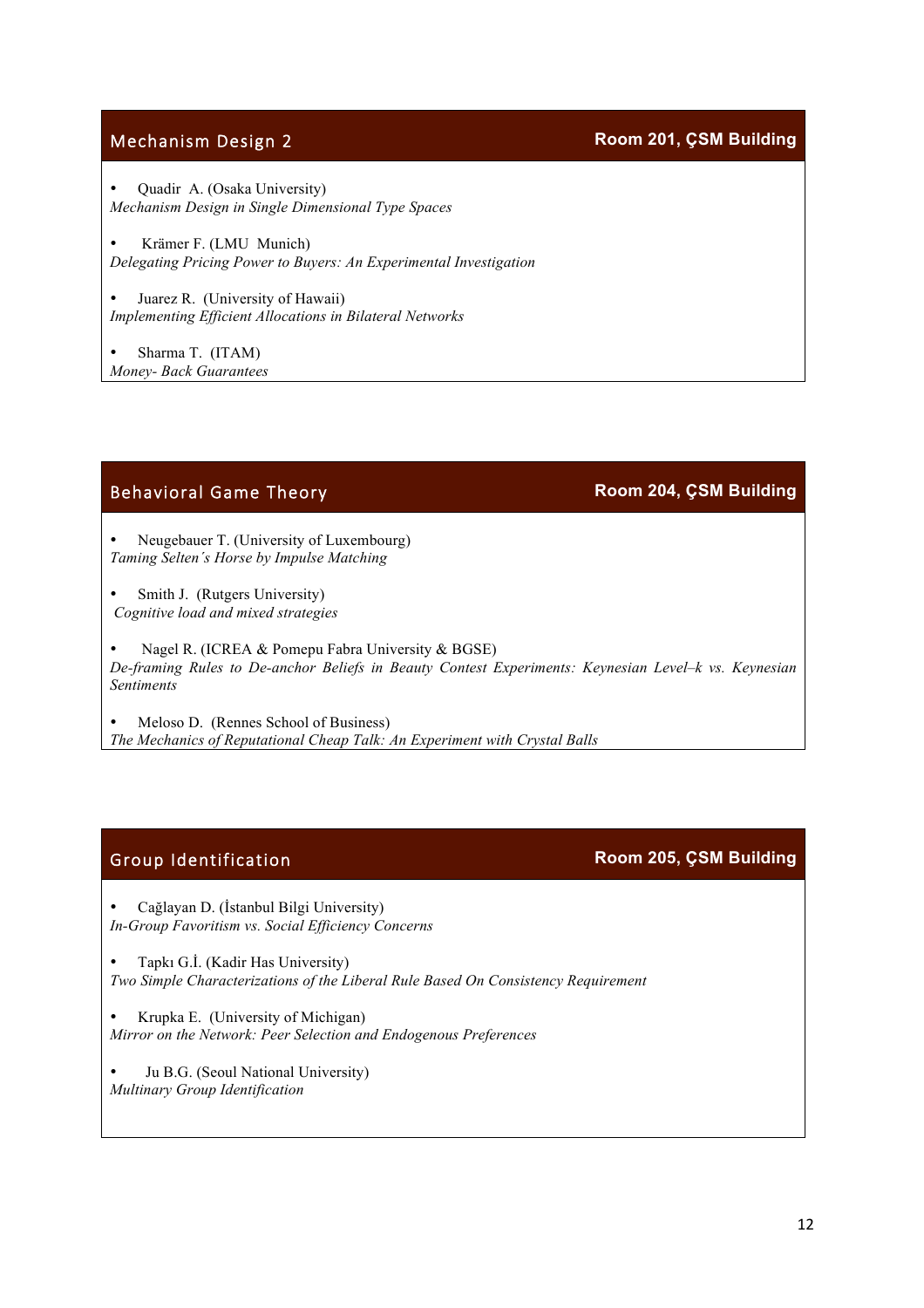## Computational and Experimental Decision Making (Organized By Haake C.J.)

## **Room 203, ÇSM Building**

• Epp, L. (University of Paderborn) *Consecutive moral decision-making: evidence from an economic experiment*

• Cord-Landwehr A. (University of Paderborn) *Network Creation Games: Think Global -Act Local* 

• Drees M. (University of Paderborn) *Approximate Pure Nash Equilibria in Bandwidth Allocation Games* 

• Skopalik A. (University of Paderborn) *Approximate Pure Nash Equilibria in Weighted Congestion Games*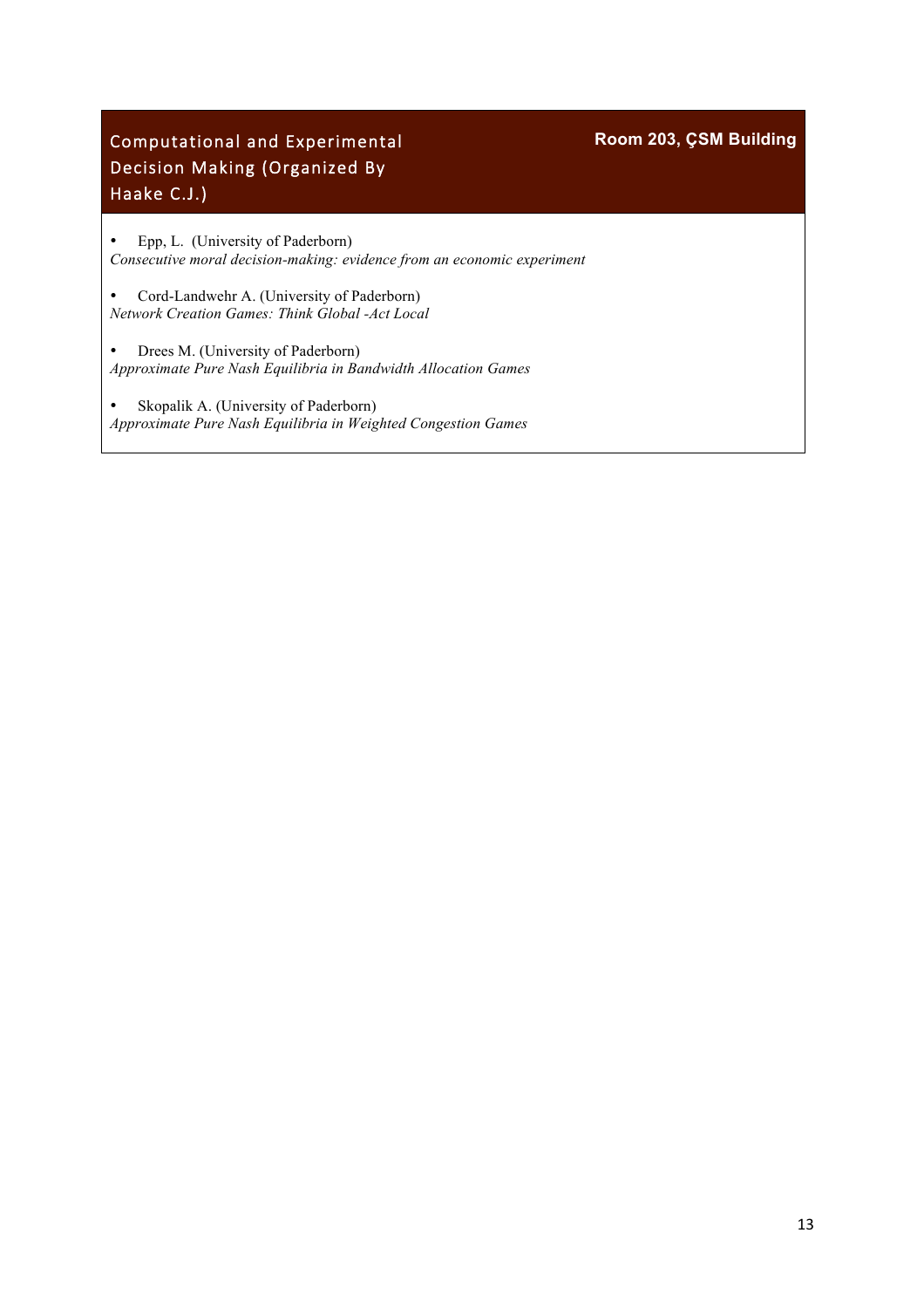## Parallel Sessions July 2 (16:30-18:00)

• Azacis H. (Cardiff University) *Repeated Implementation*

• Dalkıran A. (Bilkent University) *Epsilon-Ex Post Implementation*

Lopez H. (University of Maryland) *Practical Implementation of a Traffic Congestion System*

Auctions 3 **Room 203, ÇSM Building**

• Bobkova N. (University of Bonn) *First Price Auction with Asymmetrically Budget Constrained Bidders*

• Boscan L. (Copenhagen Business School) *The Reverse Product-Mix Auction and Further Extensions*

• Di Corato L. (Uppsala University) *Procurement Auctions for Conservation Contracts with Embedded Real Options*

## Information and Voting **Room 401, ÇSM Building**

• Bozbay İ. (University of Surrey) *A Bayesian Voting Model with Multiple Issues*

• Elbittar A. (Center for Research and Teaching in Economics (CIDE)) *Ignorance and Bias in Collective Decisions*

• Xefteris D. (University of Cyprus) *Imperfectly informed voters and Strategic Extremism*

## Implementation **Room 201, ÇSM Building**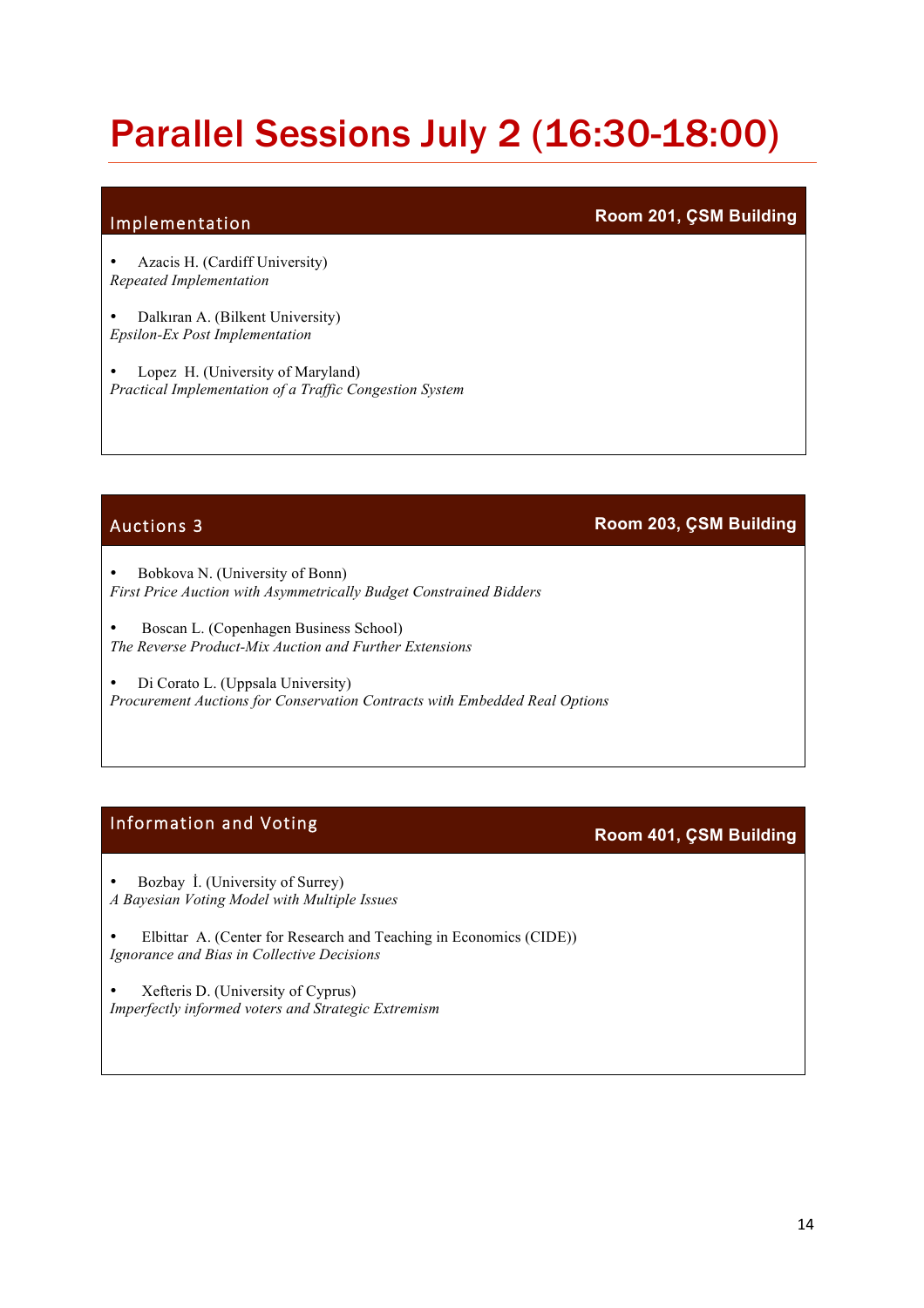• Bosch-Doménech A. (Berlin University of Technology) *Cognitive Bubbles*

• Jain N. (City University London) *Financing and Mode of Entry in Foreign Markets*

• Rossini G. (University of Bologna) *Vertical Flexibility, Outsourcing and the Financial Choices of the Firm*

## Political Economy 1 **Room 204, ÇSM Building**

• Cobo Reyes R. (University of Exeter Business School) *The Effect of Charitable Giving On Workers' Performance: Experimental Evidence*

• Djawadi B. (University of Paderborn)

*Know your whistleblowers: What personality can tell you about who will blow the whistle- Insights from an economic experiment*

• Leventoğlu B. (Duke University) *Born Weak, Growing Strong: The Life Cycle of Rebel Organizations and Civil Wars Duration*

## Oligopolistic Games **Room 402, ÇSM Building**

• Wiseman T. (University of Texas at Austin) *When does predation dominate collusion?*

• Georgantzis N. (University of Reading) *Equilibrium in Catalogue Competition: Theory and Experimental Evidence*

• Haake C.J. (University of Paderborn) *Strategic Formation of Customer relationship Networks*

Finance and Markets **Room 205, ÇSM Building**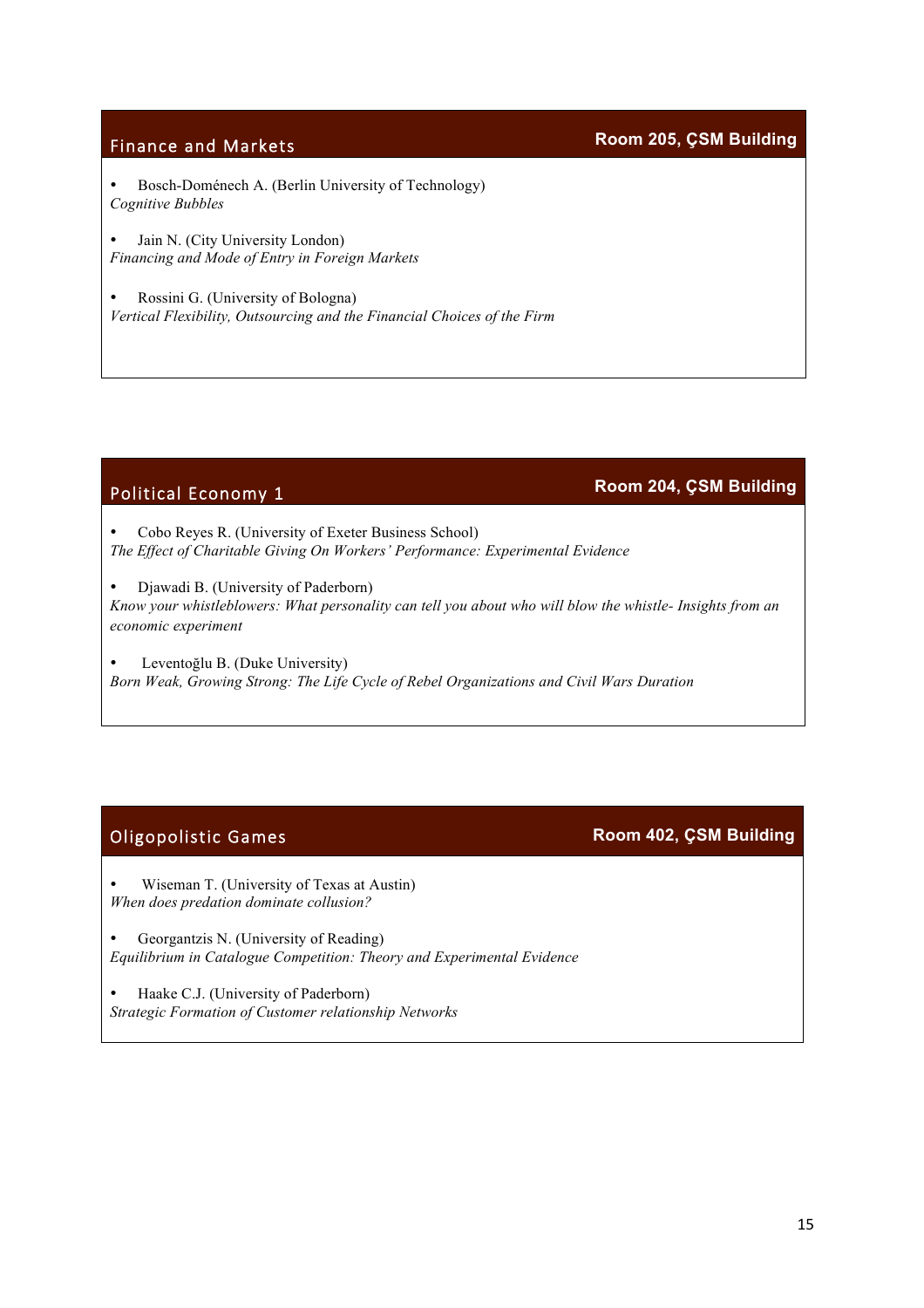## Matching 2 (Organized By Kesten O.) **Room 202, ÇSM Building**

• Gitmez A.A. (MIT) *Student Exchange with Partial Fairness*

• Phan W. (University of Rochester)

*Efficiency, Strategy-Proofness, and the Partial-Endowment Lower Bound in the Object Re-Allocation Problem* 

• Kesten O. (Carnegie Mellon University) *Curse of Stability: The Appeals round of the NYC High School Match*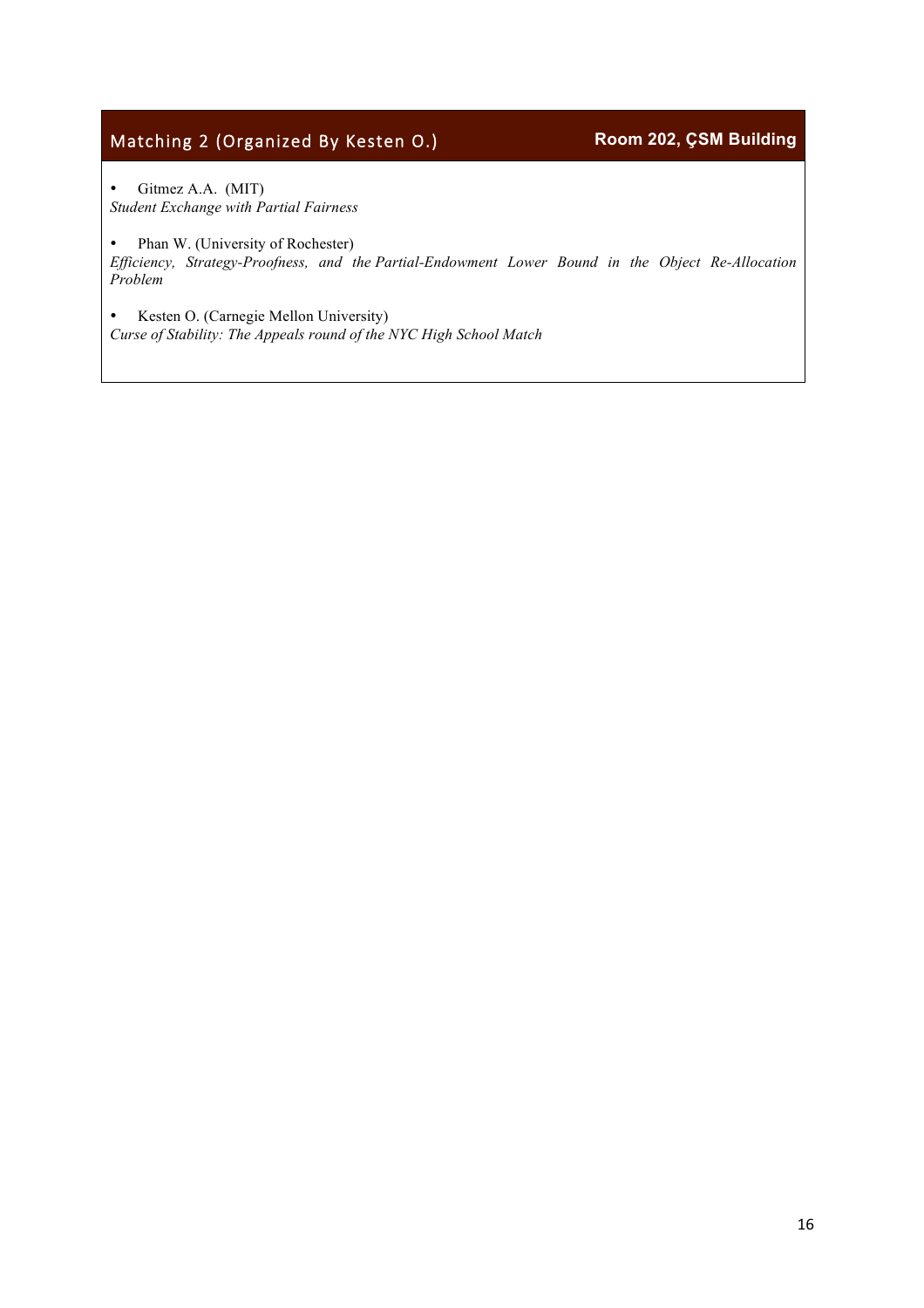## Parallel Sessions, July 3 (9:00-11:00)

## Transferable Utility Games **Room 201, ÇSM Building**

• Derya A. (Bilkent University) *A Characterization of the Myerson Value*

• Doğan E. (HSE Moscow) *An Egalitarian Solution to Minimum Cost Spanning Tree Problems*

• Koray S. (Bilkent University) *Every Member of the Core is as Respectful as Any Other*

• Gomez J.C. (University of Washington,Bothell) *An Aspiration Core Convergence Theorem*

## Allocations 2 **Room 203, ÇSM Building**

• Büyükboyacı M. (METU) *The Effect of Bankruptcy Rules on Investment Behavior: An Experimental Test*

• Flanagan F.X. (Wake Forest University) *Group Housing Allocation: Collusion, Fairness and Efficiency*

• Rastegari B. (University of Glasgow) *Pareto Optimality in the Many-to-Many House Allocation Problem with Indifference*

• Thomson W. (University of Rochester) *On The Water Allocation Problem*

## Strategic Communication **Room 401, CSM Building**

Gesche T. (University of Zurich) *Debiasing Strategic Communication?*

• Özyurt S. (Sabancı University) *A Fraudulent Expert and Short-Lived Customers*

• Yıldırım M. (Melikşah University) *Pre-Contest Communication Incentives*

• Wang R. (University of Edinburgh) *Correlated Information Games*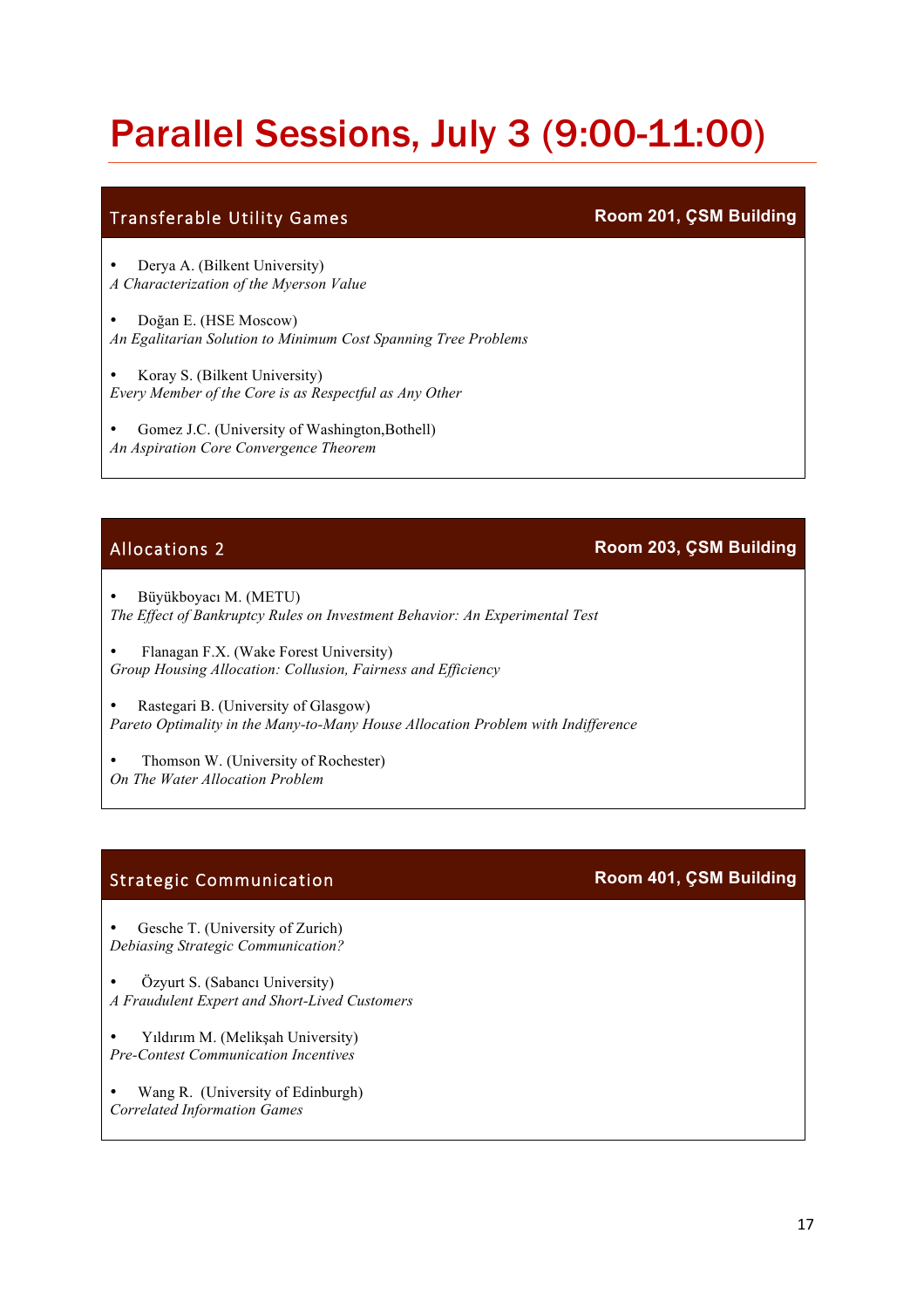## Interaction in Networks **Room 204, ÇSM Building**

• Kovarik J. ( University of the Basque Country) *(Anti-) Coordination and Equilibrium Selection in Networks*

• Kvasow D. (University of Adelaide) *From Sabotage Games to Border Protection*

• Kumar R. (Queen's University Belfast) *Resource Allocation in a Network*

• Bolton G. (University of Texas in Dallas) *Inflated Reputations: Leniency and Moral Wiggle Room in Trader Feedback Systems*

## Matching 3 **Room 402, ÇSM Building**

• Hoyer B. (University of Paderborn) *Matching Strategies of Heterogeneous Agents in a University Clearinghouse*

- Huesmann K. (University of Cologne) *Constraints on Matching Markets Based on Moral Concerns*
- Kotowski M. (Harvard University) *Multi-period Matching*

• Morimoto S. (Kobe University) *Strategy-proofness, Efficiency, and the Core in Matching Problems with Transfers*

## Political Economy 2 **Room 205, ÇSM Building**

• Rebiere T. (Conservatoire National des Arts et Metiers, Paris) *How Many Educated Workers Do You Wish for Your Economy? European Targets, Optimal Public Spending, and Labor Market Impact*

• Turley T. (Brigham Young University) *You Get What You Deserve: Experimental Evidence on Redistribution Preferences in China, Paraguay and Uganda*

• Yıldırım H. (Duke University) *"Giving" in to Social Pressure*

• Weymark J.A. (Vanderbilt University) *Voting Over Selfishly Optimal Nonlinear Income Tax Schedules*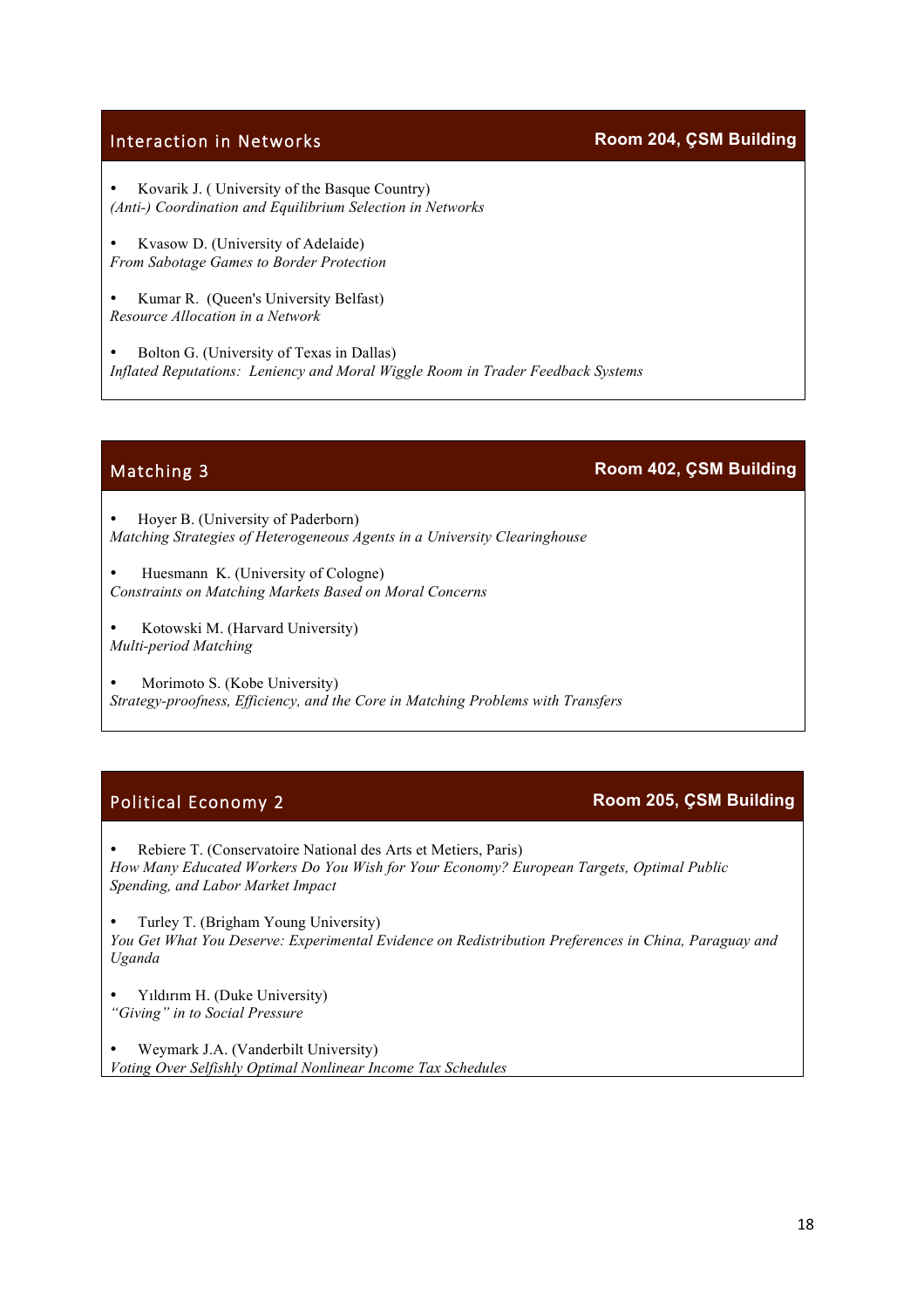## Mechanism Design 3 (Organized By Weymark J.A. & Sen A.)

**Room 202, ÇSM Building**

• Mierendorff K. (University College London) *Auctions with Limited Commitment* 

• Mishra D. (Indian Statistical Institute) *Local Incentive Compatibility with Transfers* 

• Ruckert D. (University of Cologne)  *Robust Mechanism Design and Social Preferences* 

• Anbarcı N. (Deakin University) *Designing Fair Tiebreak Mechanisms the Case of Fifa Penalty Shootouts*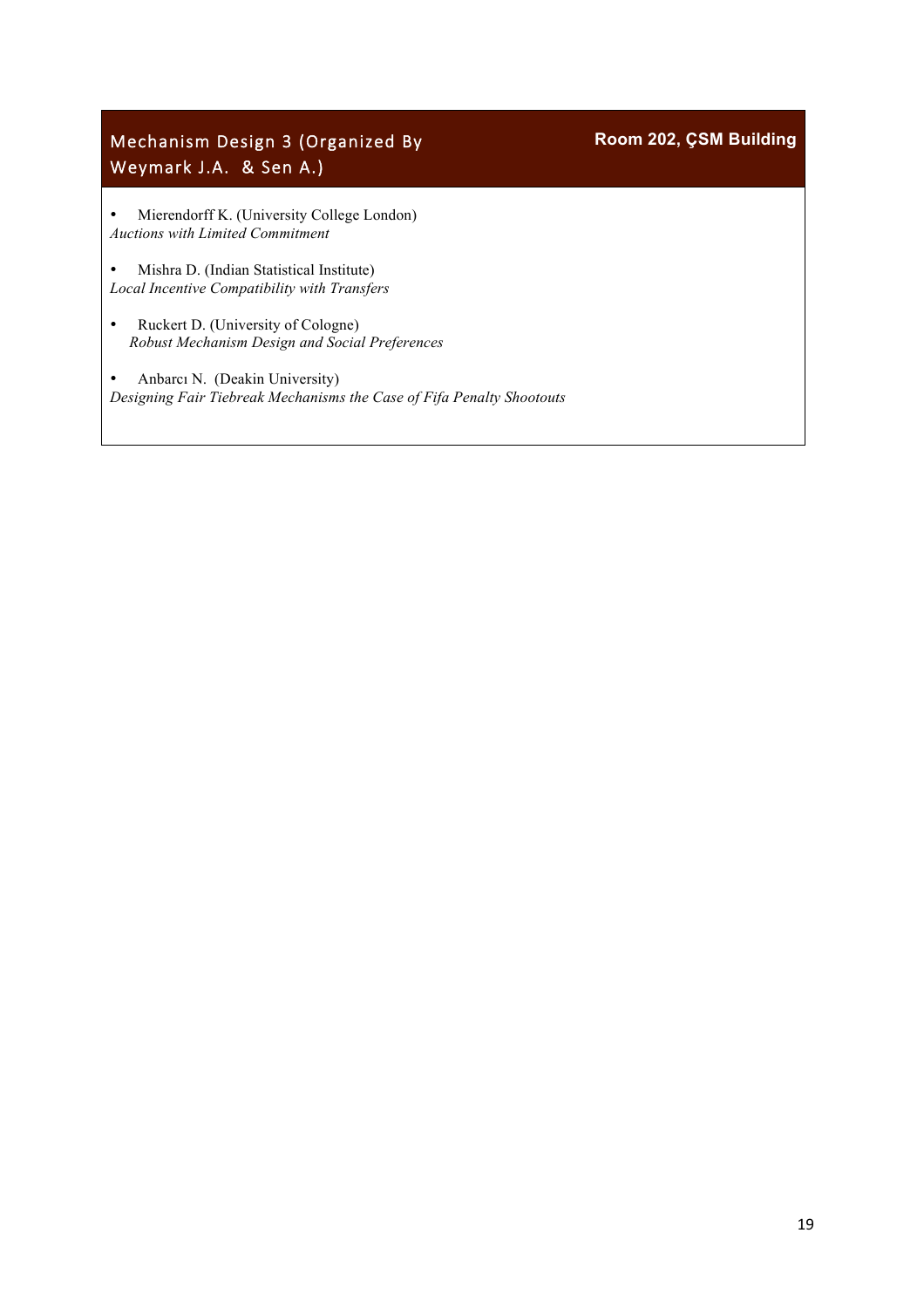## Parallel Sessions, July 3 (14:00-16:00)

Assignments 1 **Room 201, ÇSM Building**

• Atay A. (University of Barcelona) *Generalized Three-Sided Assignment Markets Consistency and Core*

• Nesterov A.S (WZB, Berlin) *Fairness and Efficiency in a Random Assignment: Three Impossibility Results*

• Robles F. (University of Barcelona) *One-Seller Assignment Markets with Multi-Unit Demands: Core and Competitive Equilibrium*

• Alkan A. (Sabancı University) *Pairing Games And Markets* 

Mass H. (University of Cologne) *The Limits of Non-discriminatory Mechanisms in Procurement*

• Kasberger B. (University of Vienna) *On the Clock of the Combinatorial Clock Auction*

## Allocations 3 **Room 203, ÇSM Building**

• Kazumura T. (Osaka University) *Anonymous Mechanism for Object Allocation without Quasilinearity*

• Klamler C. (University of Graz) *Maximin Envy-Free Division of Indivisible Items*

• Akyol E. (TOBB-ETU) *Welfare Comparison of Allocation Mechanisms under Incomplete Information*

• Szwagrzak K. (University of Southern Denmark) *Priority Classes And Weighted Constrained Equal Awards Rules For The Claims Problem*

## Auctions 4 **Room 202, ÇSM Building**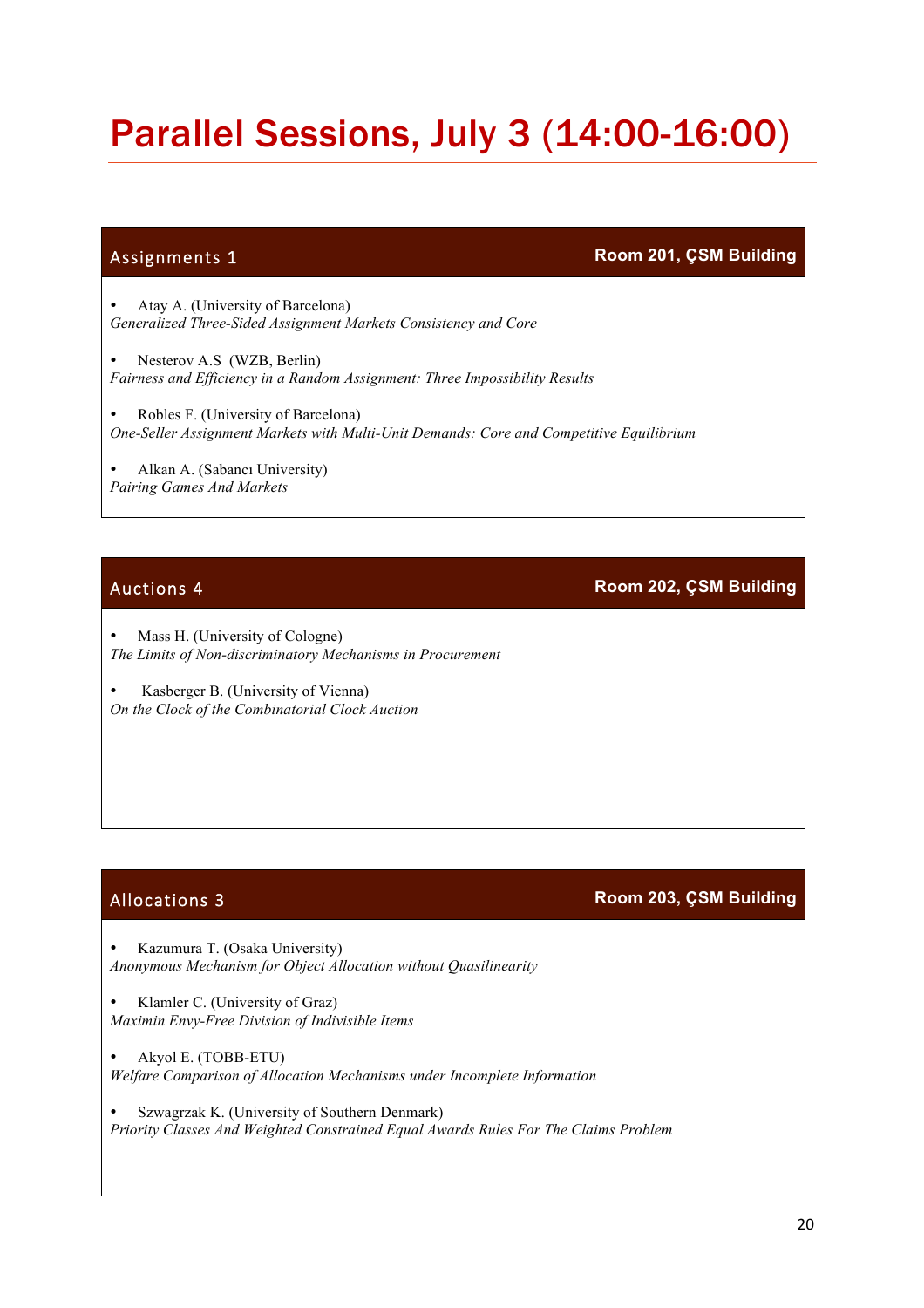## Matching 4 **Room 204, ÇSM Building**

• Arnosti N. (Stanford University) *Shortlists in Centralized Clearing Houses*

• Gudmundsson J. (Lund University) *Sequences in Pairing Problems*

Papai S. (Concordia University) *Reasonably and Securely Stable Matching*

Park J. (Yonsei University) *Competitive Equilibrium and Singleton Cores in Generalized Matching Problems*

### Queuing **Room 401, ÇSM Building**

• Kayı Ç. (Del Rosario University) *Queuing Problems with Exit Option*

• Onderstal S. (University of Amsterdam and Tinbergen Institute) *Trading Places: An Experimental Comparison of Reallocation Mechanisms for Priority Queuing*

Breinbjerg J. N. (University of Southern Denmark) *Strategic Behavior and Social Outcomes in a Bottleneck Queue: Experimental Evidence*

• Sürücü O. (Bielefeld University) *The Impact Of Time Pressure: Insights From A Queuing Experiment*

## Political Economy 3 **Room 205, ÇSM Building**

• İriş D. (Sogang University) *Loss-Aversion in International Environmental Agreements*

• Cialowicz B. (Cracow University of Economics)

*Axiomatic Analysis of innovative Changes in a Consumer Sphere of the Arrow-Debreu Economy - A Schumpeterian Approach*

• Lipieta A. (Cracow University of Economics) *Comparative Analysis of Mechanisms of Schumpeterian Evolution*

Schmidt F. (University of Mainz)

*Reactivating the Long-Term Unemployed More Effectively: Evidence from a Randomized Controlled Field Study*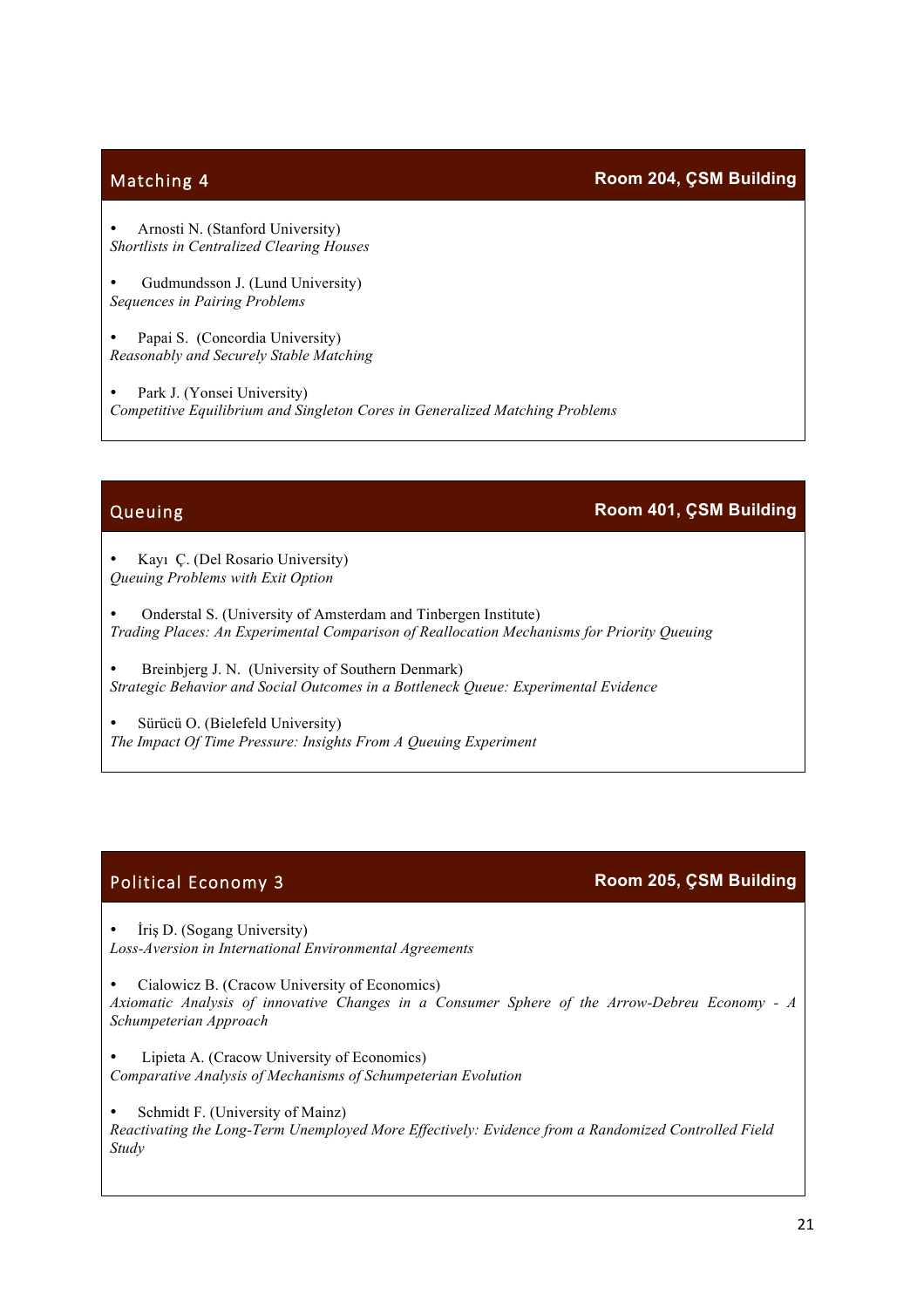## Voting Games **Room 402, ÇSM Building**

Basteck C. (Technical University of Berlin) *The Borda Count and Dominance Solvable Voting Games*

• Courtin S. (University Cergy-Pontoise) *Dichotomous multi-type games: Shapley-Shubik and Banzhaf-Coleman power indices* 

• Nganmeni Z. (THEMA, University Cergy-Pontoise) *The Owen and Shapley Spatial Power Indices: A Comparison and a Generalization*

Nikram E. (University of Exeter) *A generalized Hoteling-Downs model with Incumbents*

## Allocation of Indivisible Goods (Organized By Andersson T.)

**Room 404, ÇSM Building**

• Erlanson A. (University of Bonn) *Allocating divisible and indivisible resources according to conflicting claims: collectively rational solutions*

• Serizawa S. (Osaka University) *When are Strategy-Proof And Efficient Rules Possible İn Objects Allocation With Money?*

• Velez R. A. (Texas A&M University) *Perfect full implementation: a robust, simple, fair, and natural alternative*

• Andersson T. (Lund University) *Transferring Ownership of Public Housing to Existing Tenants: A Mechanism Design Approach*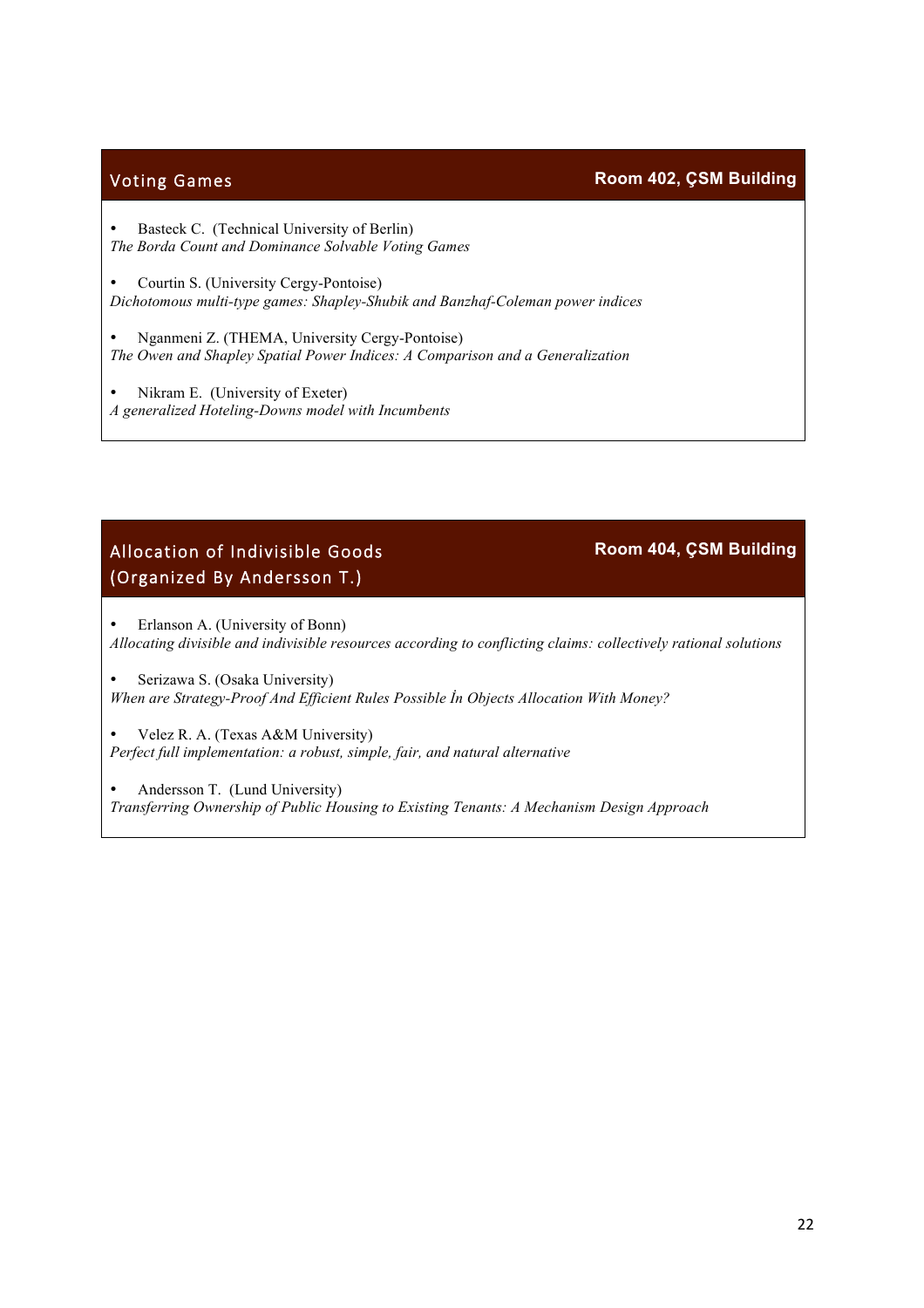## Parallel Sessions, July 3 (16:30-18:00)

## Assignments 2 **Room 203, ÇSM Building**

• Troyan P. (University of Virginia) *Improving Welfare in Assignment Problems: an Experimental Investigation*

• Hafalır İ. (Carnegie Mellon University) *Welfare-Maximizing Assignment of Agents to Hierarchical Positions*

• Kratz J. (Lund University) *Overlapping Multiple Assignments*

## Contests **Room 205, ÇSM Building**

• Kirysheva I. (European University Institute) *Optimal Prize Allocation in Contests with Sabotage*

• Olszewski W. (Northwestern University) *Effort-Maximizing Contests*

• Chen Z. (London School of Economics) *Spying in Contests*

• Gönültaş S. (Doğuş University) *Effects of Government Policies on Location Choice of a MNC between Asymmetric Countries*

• Sayag R.S. (Pompeu Fabra University and GSE) *Conservative Decisions and Career Concerns*

• Rohde K. (Erasmus University Rotterdam) *Positional Concerns Revisited – Revealing Two Sides of the coin*

## Political Economy 4 **Room 401, ÇSM Building**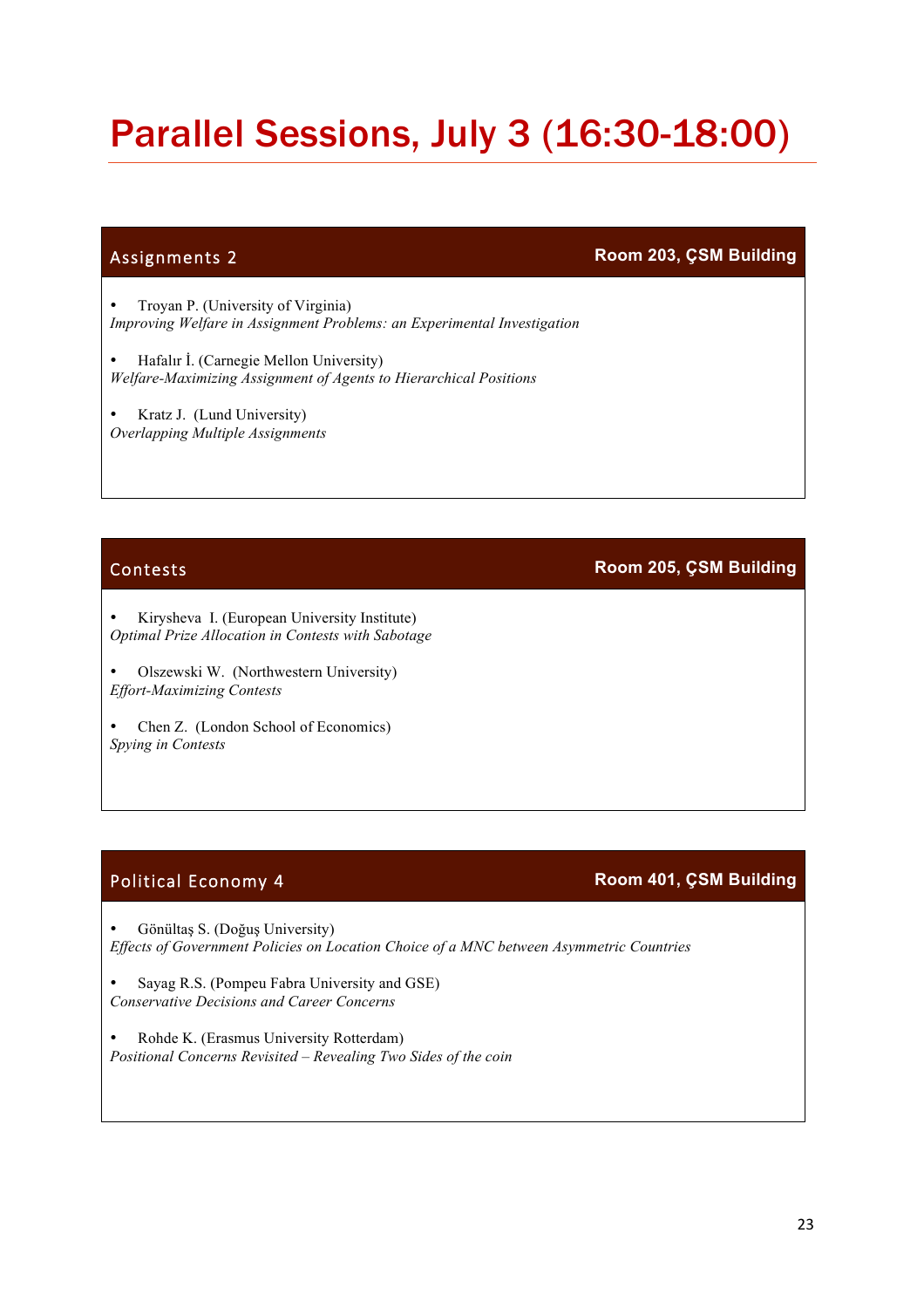## **School Choice 1 Room 204, ÇSM Building**

• Hakimov R. (Berlin Social Sciences Center) *The Equitable Top Trading Cycles Mechanism for School Choice*

• Heo E.J. (Vanderbilt University) *Kidney Exchange with Immunosuppressants*

Barlo M. (Sabancı University) *Sticky Matching in School Choice*

### • Zeng H. (Singapore Management University) *Local Strategy-Proofness Revisited*

- Long Y. (University of Glasgow) *Dynamic VCG Mechanisms in Queuing*
- Chun Y. (Seoul National University) *Welfare Lower Bounds and Strategyproofness in the Queueing Problem*

• Wang C. (Harvard University) *Market Design for Social Preferences*

• Ünver U. (Boston College) *Lung Exchange*

• Citanna A. (Yeshiva University) *Designing Insurance Markets with Moral Hazard and Nonexclusive Contracts*

## Market Design **Room 201, ÇSM Building**

## Strategy-Proofness 1 **Room 402, ÇSM Building**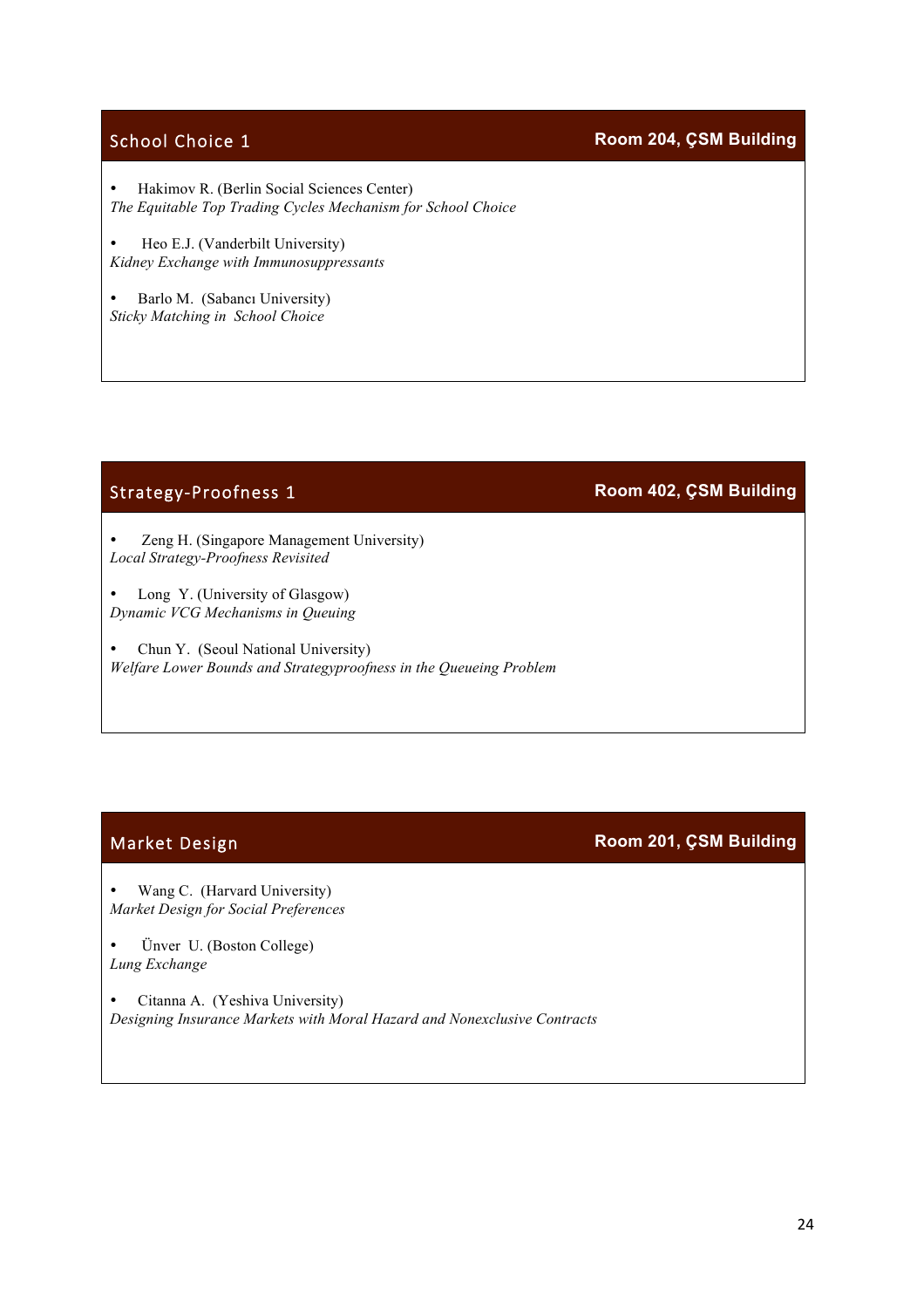## Risk and Equity (Organized By Fleurbaey M.)

**Room 202, ÇSM Building**

• Miyagishima K. (Waseda University) *Fair Social Orderings over Allocations of Risky Prospects*

• Zuber S. (Paris 1 University and CNRS) *Fair Intergenerational Decision Making: Ex Ante and Ex Post Approaches*

• Fleurbaey M. (Princeton University) *Long-term Discounting: Max or Min*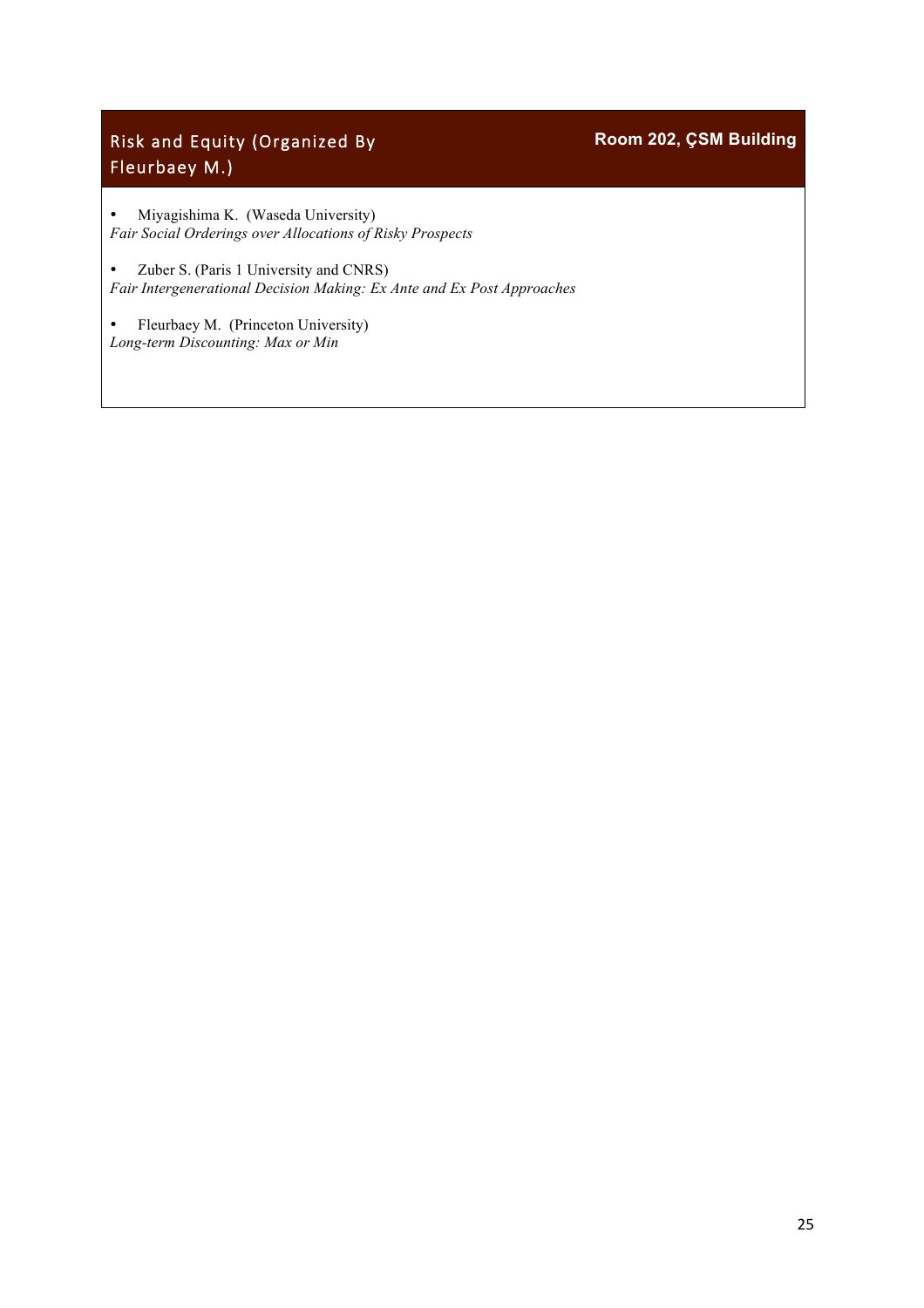## Parallel Sessions, July 4 (9:00-11:00)

## Choice 1 **Room 201, ÇSM Building**

• Masatlıoğlu Y. (University of Michigan) *A Random Attention Model*

• Ülkü L. (Instituto Tecnologico Autonomo de Mexico) *Stochastic Complementarity*

• Kıbrıs Ö. (Sabancı University) *Limited Attention and Status Quo Bias*

## **Contracts 1 Room 203, ÇSM Building**

• Campioni E. (University of Roma II, Tor Vergata) *Multiple Principle Multiple Agent Games with Exclusive Competition*

• Schlegel J.C (University of Lausanne) *Contracts versus Salaries in Matching: A General Result*

• Bejan C. (University of Washington, Bothell) *Performance-Based Contracts, Monitoring and Fraud*

## Fairness, Allocation, Costs **Room 401, ÇSM Building**

• Raghavan M. (Indian Statistical Institute) *Fair Allocation with Exact Capacity Constraints*

• Zheng M. (University of Macau) *Distributive Justice and the Threshold Level of Resource in the Fair Resource Allocation*

• Hougaard J. L. (University of Copenhagen) *Sharing the Cost of Risky Projects*

• García A.S. (University of Granada) *Fairness in Tax Compliance: A Political Competition Model*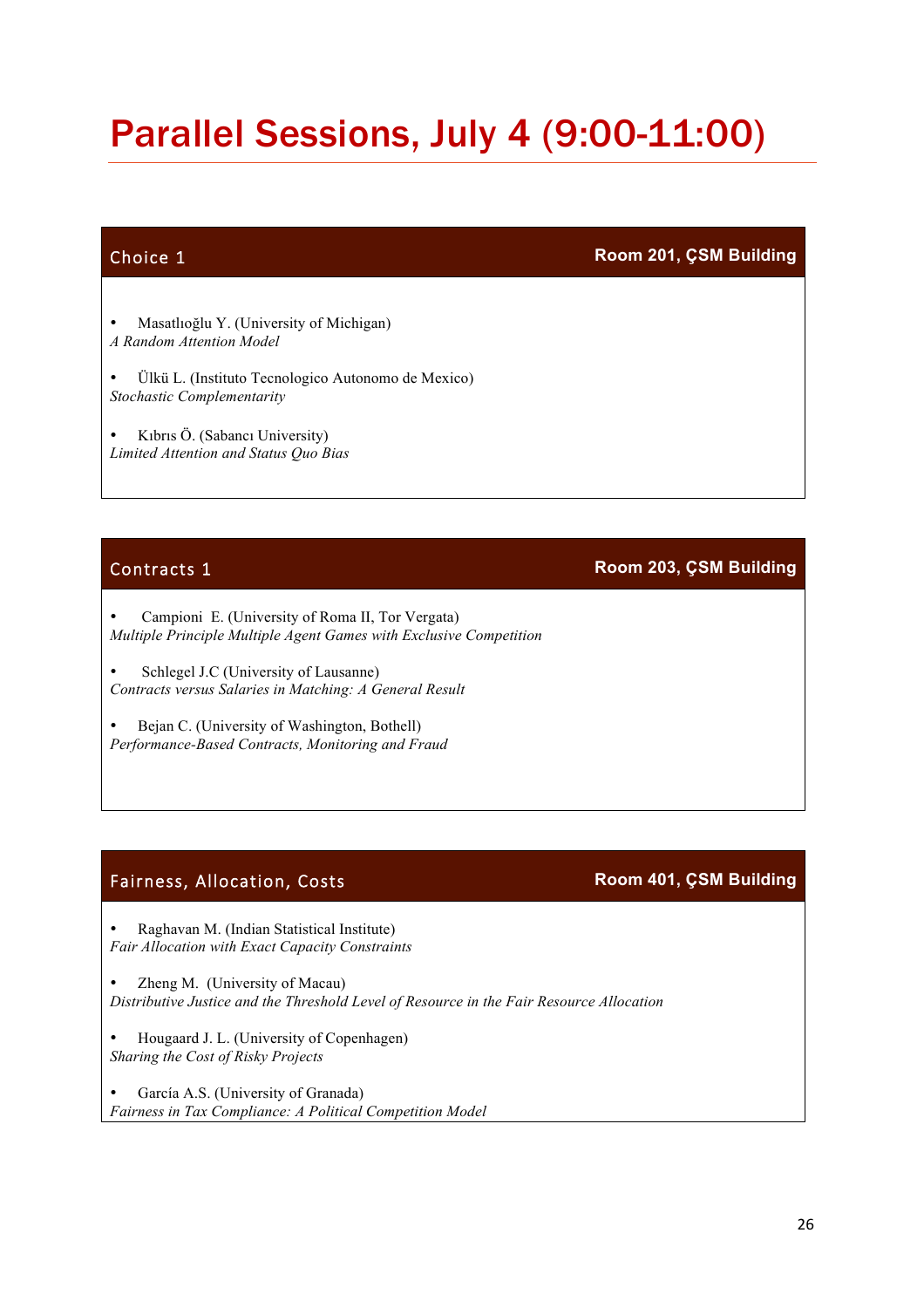Strategy-Proofness 2 **Room 204, ÇSM Building**

• Tierney R. (University of Rochester) *Dense Manipulability of Efficient and Voluntary Exchange Rules*

• Öztürk M. (MEF University, Istanbul) *On the Location of Public Bads: Strategy-Proofness under Two-Dimensional Single-Dipped Preferences*

• Zhou Y. (Osaka University) *Strategy-Proofness and Efficiency for Common Object Ranking Preferences*

## Reputation and Leadership **Room 402, ÇSM Building**

• Brangewitz S. (University of Paderborn) *Quality Choices and Reputation Systems in Online Markets – An Experimental Study*

• Doğan G. (University of Cologne) *Leaders, Followers, and Group Decision-Making*

• Kubilay E. (Koç University) *Leadership and Group Decision-Making under Risk: Evidence from Children*

• Oljemark E. (University of Konstanz) *Reputation and the Value of Information in a Trust Game*

## Social Choice 1 (Organized By Peters H.)

• Alcalde-Unzu, J. ( University of Navarra ) *Strategy-Proof Location of Public Facilities*

• Can B. (Maastricht University) *How To Compare Orders, Rankings, Queues, Lists?* 

• Storcken T. (Maastricht University) *A Monotonicity Condition for Preference Correspondences* 

Peters H. (Maastricht University) *Choosing k from m: Feasible Elimination Procedures Reconsidered*

## **Room 202, ÇSM Building**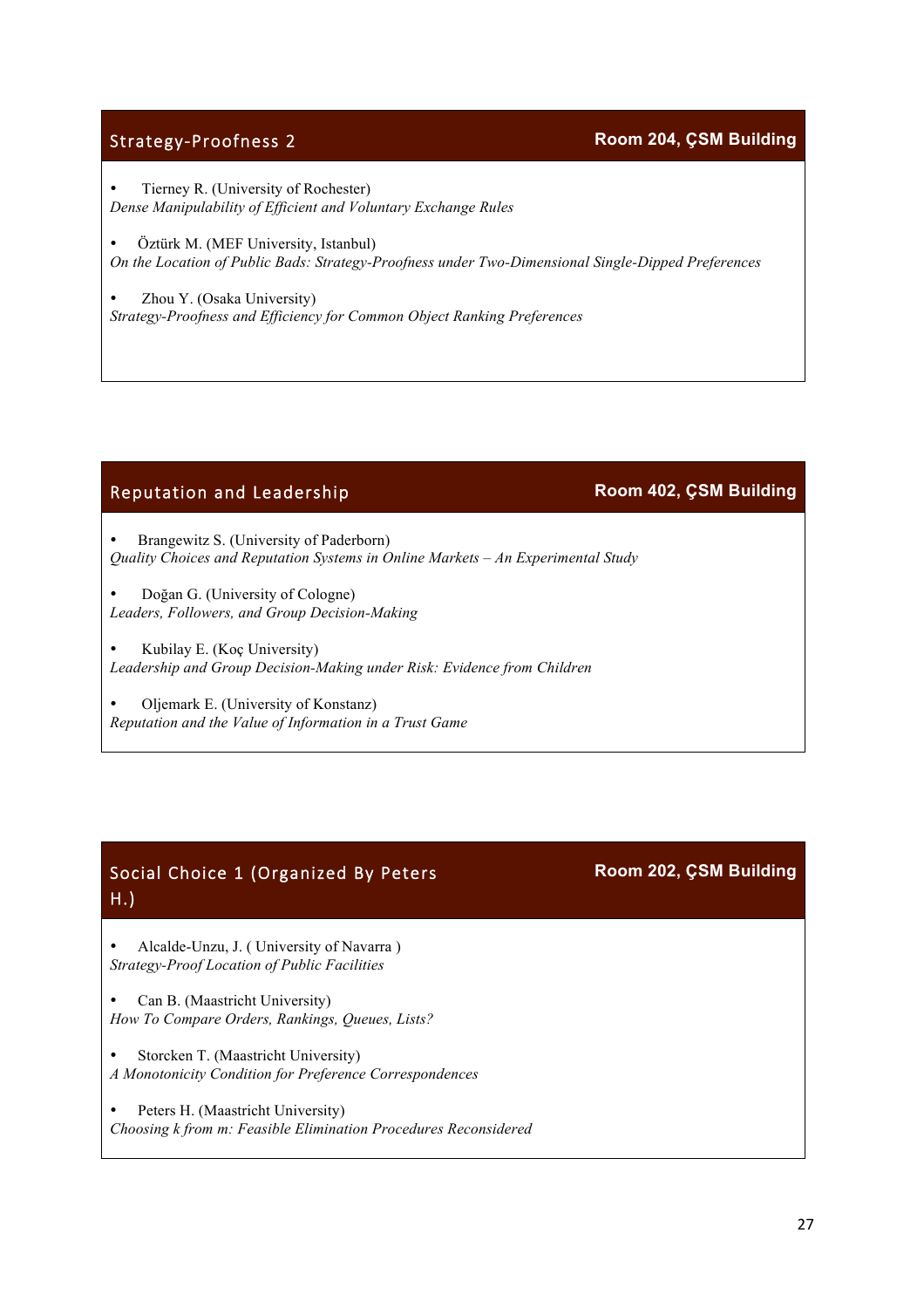## Parallel Sessions, July 4 (14:00-16:00)

| <b>Coalition Formation and Hedonic</b><br>Games                                                                                                                     | Room 201, CSM Building |
|---------------------------------------------------------------------------------------------------------------------------------------------------------------------|------------------------|
| Karakaya M. (İzmir Katip Çelebi University)<br>Hedonic Coalition Formation Games with Variable Populations: Core Characterizations and (Im)<br><i>Possibilities</i> |                        |
| Lazarova E. (Universtiy of East Anglia)<br>Inducing Stability in Hedonic Games                                                                                      |                        |
| Inal H. (Izmir University)<br>Existence of a Unique Core in Coalition Formation Games                                                                               |                        |
| Siegenthaler S. (New York University Abu Dhabi)<br><b>Gradual Coalition Formation with Externalities</b>                                                            |                        |

### Social Interaction **Room 205, CSM Building**

• Exadaktylos F. (Middlesex University London) *Civic Attitudes, Social Capital and Institutions: a multi-level analysis across 47 European countries*

• Hilleringmann V. (University of Paderborn) *Corruption in the Physician-Patient Relationship – The Influence of Reciprocity*

• Erol S. (University of Pennsylvania) *Network formation and Systemic Risk*

• Bjerre-Nielsen A. (University of Copenhagen) *Centrality, stratification and adverse effects: network formation with value heterogeneity*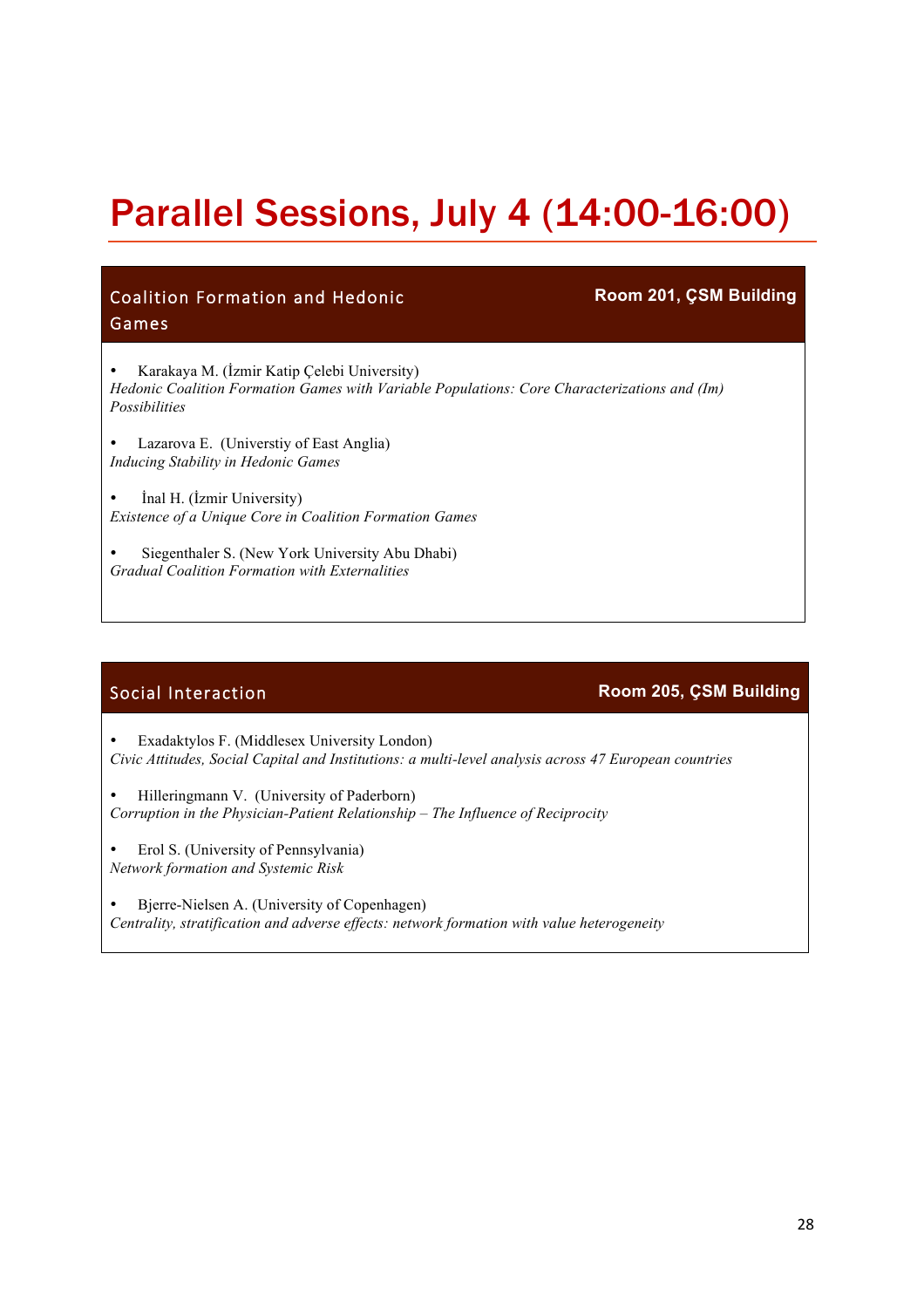## Social Choice and Voting **Room 402, ÇSM Building**

• Dindar H. (İstanbul Bilgi University)  *Vote Swapping in Representative Democracy*

• Jeong H. (Seoul National University)  *Resolute Majority Rules*

• Chen Y. (Johns Hopkins University)  *Dynamic Agenda Setting*

Sarpca S. (Koç University)  *Majority Choice of an Income Targeted Educational Voucher*

### School Choice 2 **Room 203, ÇSM Building**

• Jaramillo P. (University of Los Andes) *Transparency in School Choice*

• Chen L. (Université libre de Bruxelles) *Self-Selection in School Choice: Theory and Evidence from Mexico City High School Match*

• Kurino M. (University of Tsukuba) *College Admissions with Entrance Exams: Centralized versus Decentralized*

• Van der Linden M. (Vanderbilt University) *A New Method to Compare Manipulable Mechanisms, with Applications to School Choice*

## Matching and Contracts **Room 204, ÇSM Building**

• Alva S. (University of Texas at San Antonio) *Pairwise Stability and Complementarity in Matching With Contracts*

• Afacan M. O. (Sabancı University) *Graduate Admission with Financial Support*

• Turhan B. (Boston College) *Dynamic Reserves in Matching Markets with Contracts: Theory and Applications*

• Westkamp A. (Maastricht University) *Strategy-Proofness and Stability for Matching with Contracts*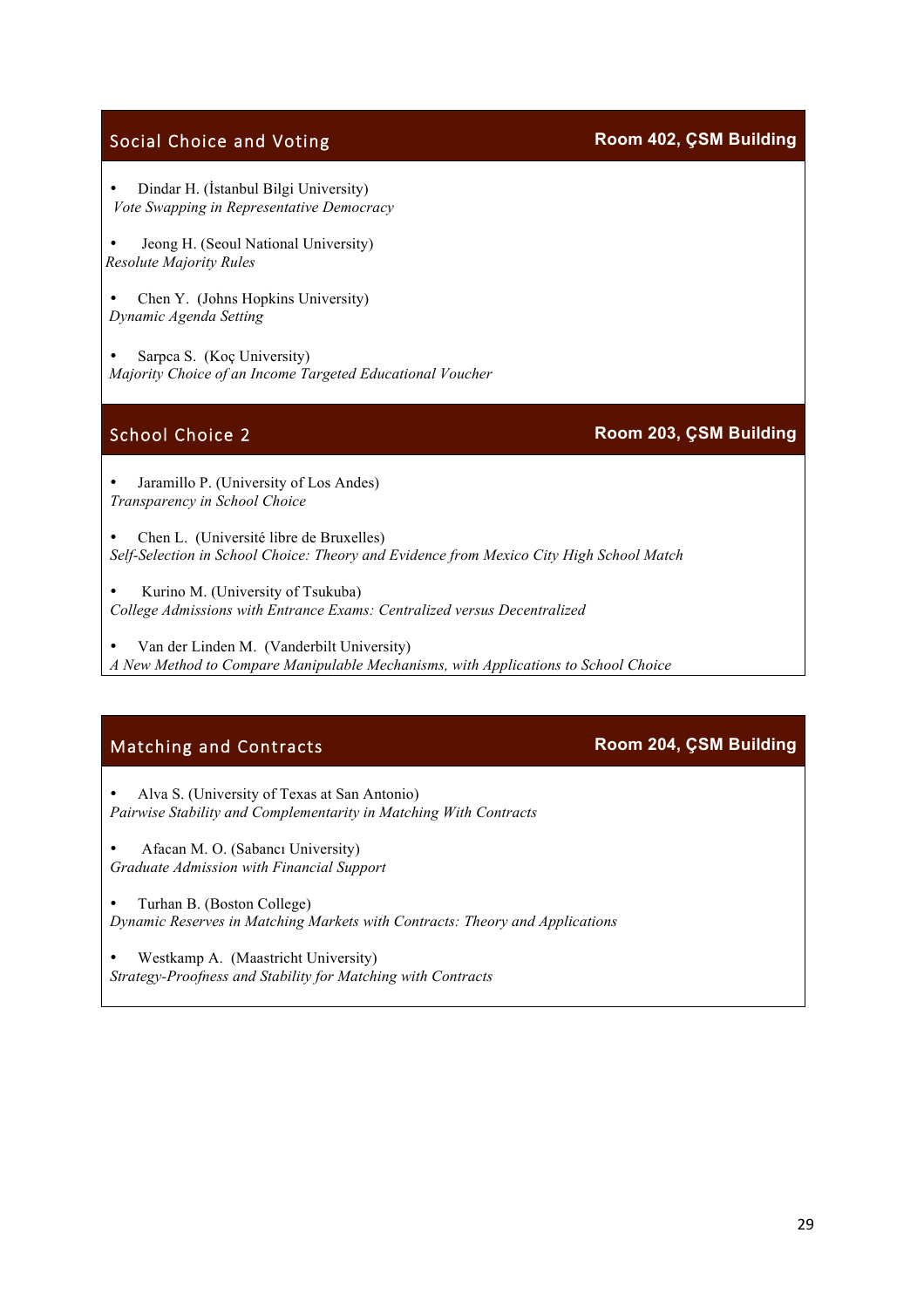## Game Theory 2 (Organized By Peters H.)

**Room 202, ÇSM Building**

• Keskin K. (Bilkent University) *Organizational Refinements of Nash Equilibrium*

• Schröder M. (Maastricht University) *Waiting in the Queue on Hotelling's Main Street* 

• Vermeulen D. (Maastricht University) *On Pure-Strategy Nash Equilibria in Price-Quantity Games* 

• Zseleva A. (Maastricht University) *OptimalFinitely Additive Strategies in Zero-Sum Games*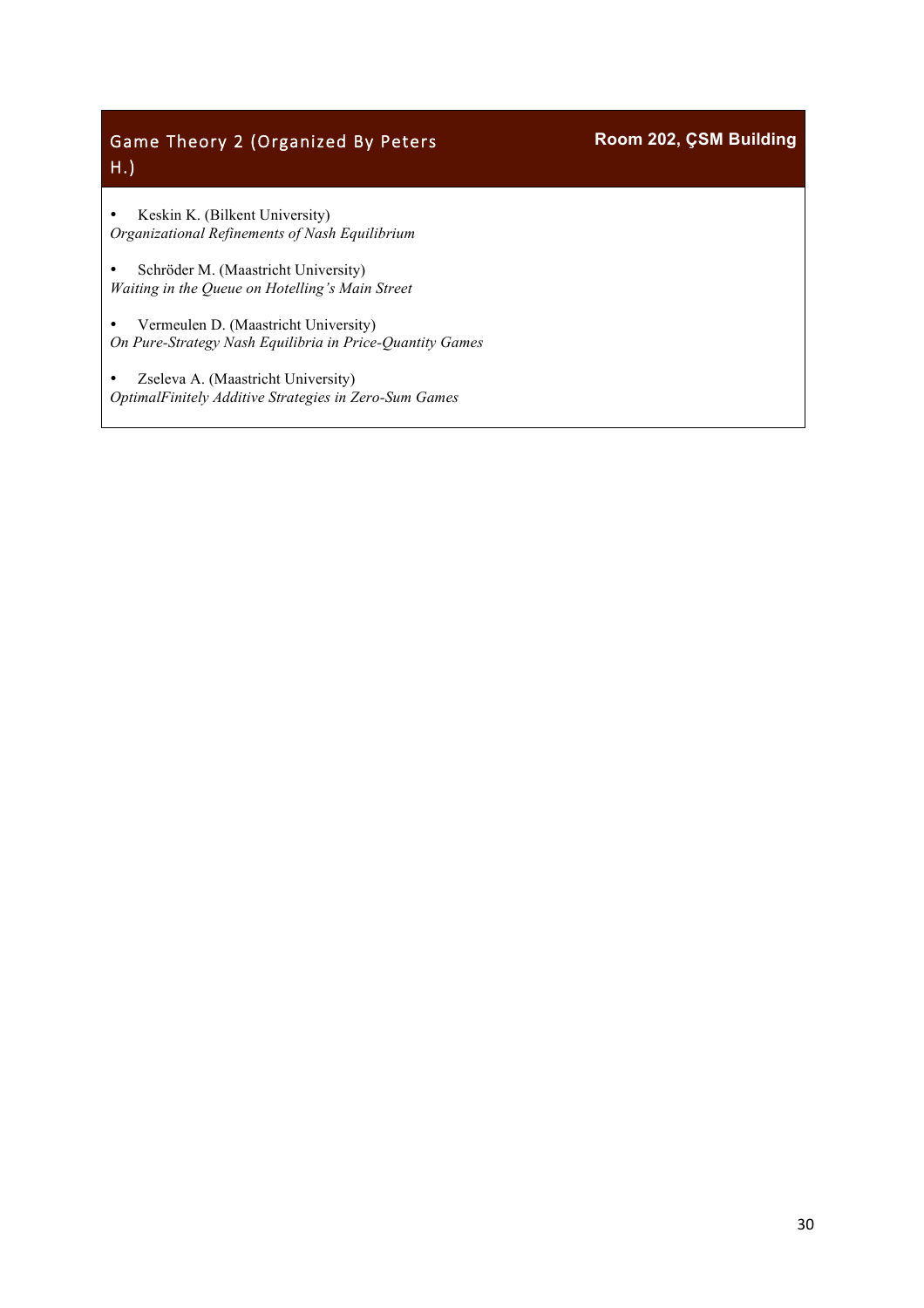## Optimal Pricing and Auctions (Organized By Bergemann D.)

**Room 401, ÇSM Building**

• Lamba R. (Cambridge University) *Efficiency with(out) Intermediation in Repeated Bargaining*

• Baisa B. (C (Amherst College) *A Detail-Free and Efficient Auction for Budget Constrained Bidders*

• Farinha Luz V. (EUI and University of British Columbia) *Robust dynamic pricing*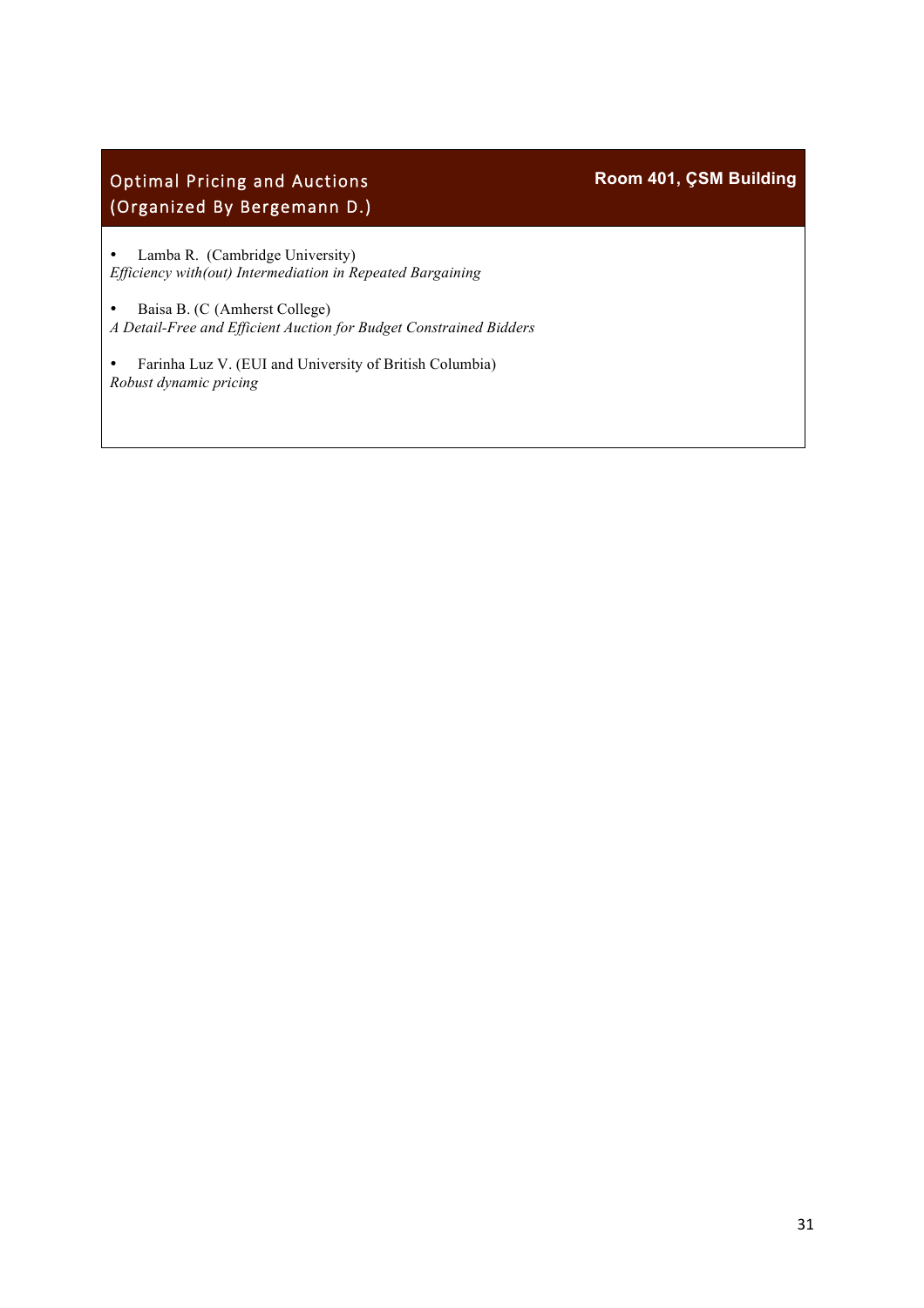## Parallel Sessions, July 4 (16:30-18:00)

### Risk and Uncertainty **Room 205, ÇSM Building**

• Omrane W.B. (Goodman School of Business at Brock University) *Exchange Rate Volatility Response to Macroeconomic news during Economic Expansions and Recessions*

Shafer R.C. (University of Illinois) *The Axiom of Symmetry and Failure of Convergence to Price-Taking under Knightian Uncertainty*

### **Contracts 2 Room 401, ÇSM Building**

• Gretschko V. (University of Cologne) *Common Values and the Coase Conjecture: Ineffıciencies in Frictionless Contract (Re-) Negotiation*

• Koçkesen L. (Koç University) *Optimal Delegation of Sequential Decisions: The Role of Communication and Reputation*

• Montinari N. (University of Lund) *Back Scratching in Hierarchical Organizations*

### Choice 2 **Room 402, ÇSM Building**

• Çuhadaroğlu T. (University of St. Andrews) *Choosing on Influence*

• Kübler D. (Social Science Research Center Berlin & Technical University Berlin) *Flipping a Coin: Theory and Evidence*

• Güney B. (Özyeğin University) *Choice with Switching Costs*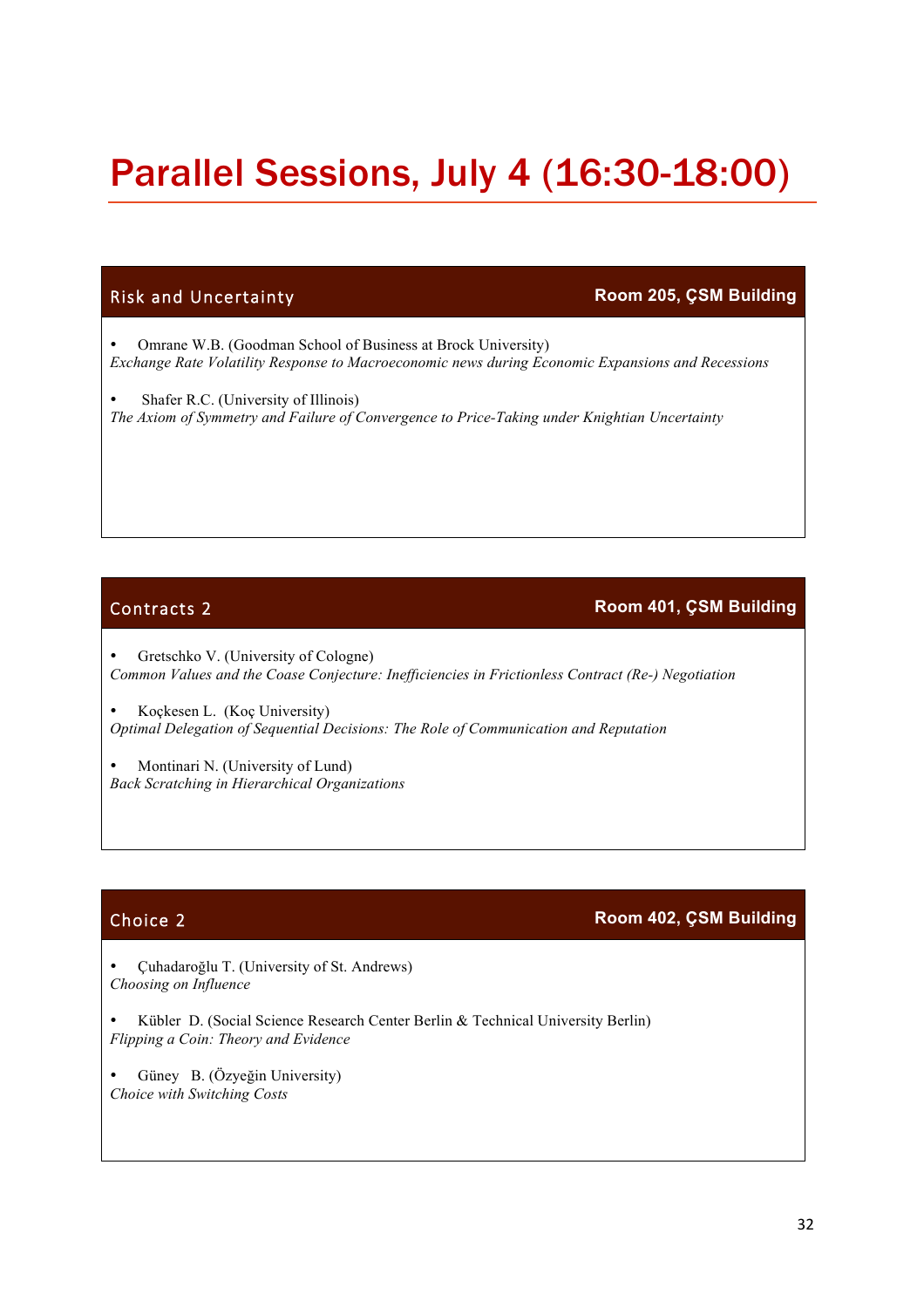• Csóka E. (University of Warwick) *Efficient Teamwork*

• Herbst H. (University of Bonn) *Pricing Heterogeneous Goods under Ex Post Private Information*

• Howard J. V. (London School of Economics) *Exchanging Goods Using Valuable Money*

## Matching 5 **Room 201, ÇSM Building**

• Heller C. P. (Humboldt University) *Matching with Waiting Times: The German Entry-Level Labour Market for Lawyers*

Smilgins A. (University of Copenhagen) *Two-Sided Matching with Objects*

• Zhu M. (GATE) *Experience Transmission: Truth-telling Adoption in Matching*

## School Assignment **Room 202, ÇSM Building**

• Aygün O. (Boğazici University) *College Admission with Multidimensional Privileges: The Brazilian Affirmative Action Case*

• Hammond R.G. (North Carolina State University) *Identifying Sincere and Sophisticated Students in School Assignment: Direct Evidence from Application Data*

• Dur U. (North Carolina State University) *Flexible Top Trading Cycles and Chains Mechanism: Maintaining Diversity in Erasmus Student Exchange*

### Mechanism Design 4 **Room 203, ÇSM Building**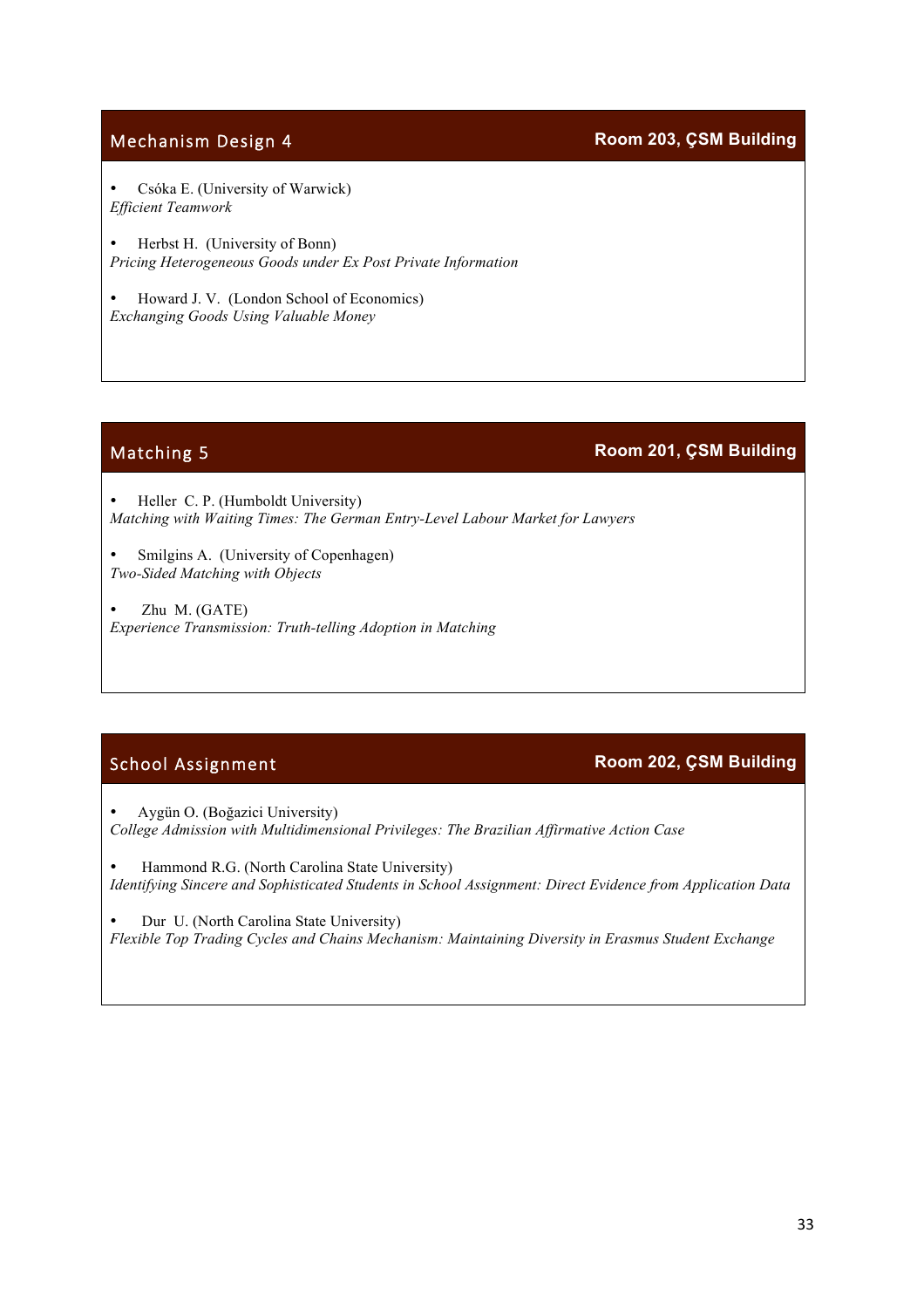## Strategy-Proofness 3 **Room 204, ÇSM Building**

• Masso J. (Universitat Autonoms de Barcelona) *On Strategy-proofness and the Salience of Single-peakedness*

• You J.S. (California State University, East Bay, Hayward, CA) *Efficient and Budget-Balanced Assignment with Single-Peaked Preferences*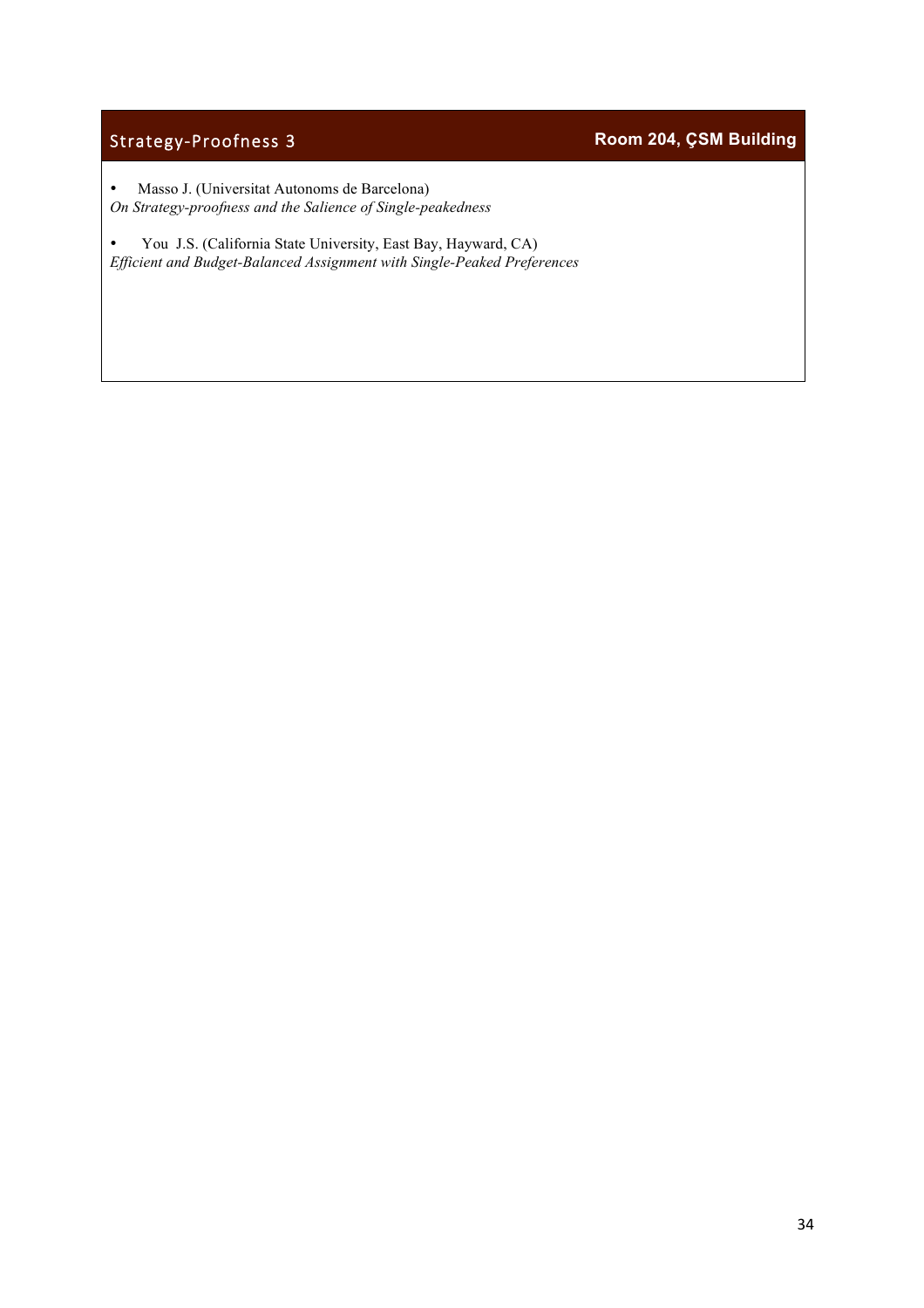# PRACTICAL INFORMATION

## CONFERENCE VENUE: SANTRAL CAMPUS, ISTANBUL BILGI **UNIVERSITY**

Address: Eski Silahtarağa Elektrik Santralı Kazım Karabekir Cad. No: 2/13 34060 Eyüp İstanbul

In its original incarnation, before restoration and conversion into Bilgi University Santral Campus, the Silahtarağa Power Plant was the Ottoman Empire's first urban-scale power plant. The facility went into service on the Golden Horn, İstanbul's oldest industrial area, in 1911 and supplied the city with electricity up until 1983. Today, the power plant stands as a unique industrial heritage site following its conversion into Santral Campus, a project which involved the collaboration of public sector, private sector and non-governmental organizations alike. Opening its doors on 8 September 2007, Santral Campus is one the most exhaustive conversion projects to be carried out in Turkey in the field of arts and culture.

Santral Campus has hosted over 20 national and international exhibitions since opening. Together, these exhibitions have attracted more than 500,000 visitors. In addition, Santral Campus has welcomed numerous leading international artists and thinkers for various events.

Santral campus is easily accessible by taxi and public buses. The conference building is named ÇSM. On Santral campus, this is the big building contiguous to the old electric plant. You will easily find the ÇSM building by looking at the outdoor signage displayed on the main campus square. The registration desk is at the entrance of the building. Throughout the conference, our staff is available to guide you and to answer your question, either at the desk or at the conference Office (4th floor).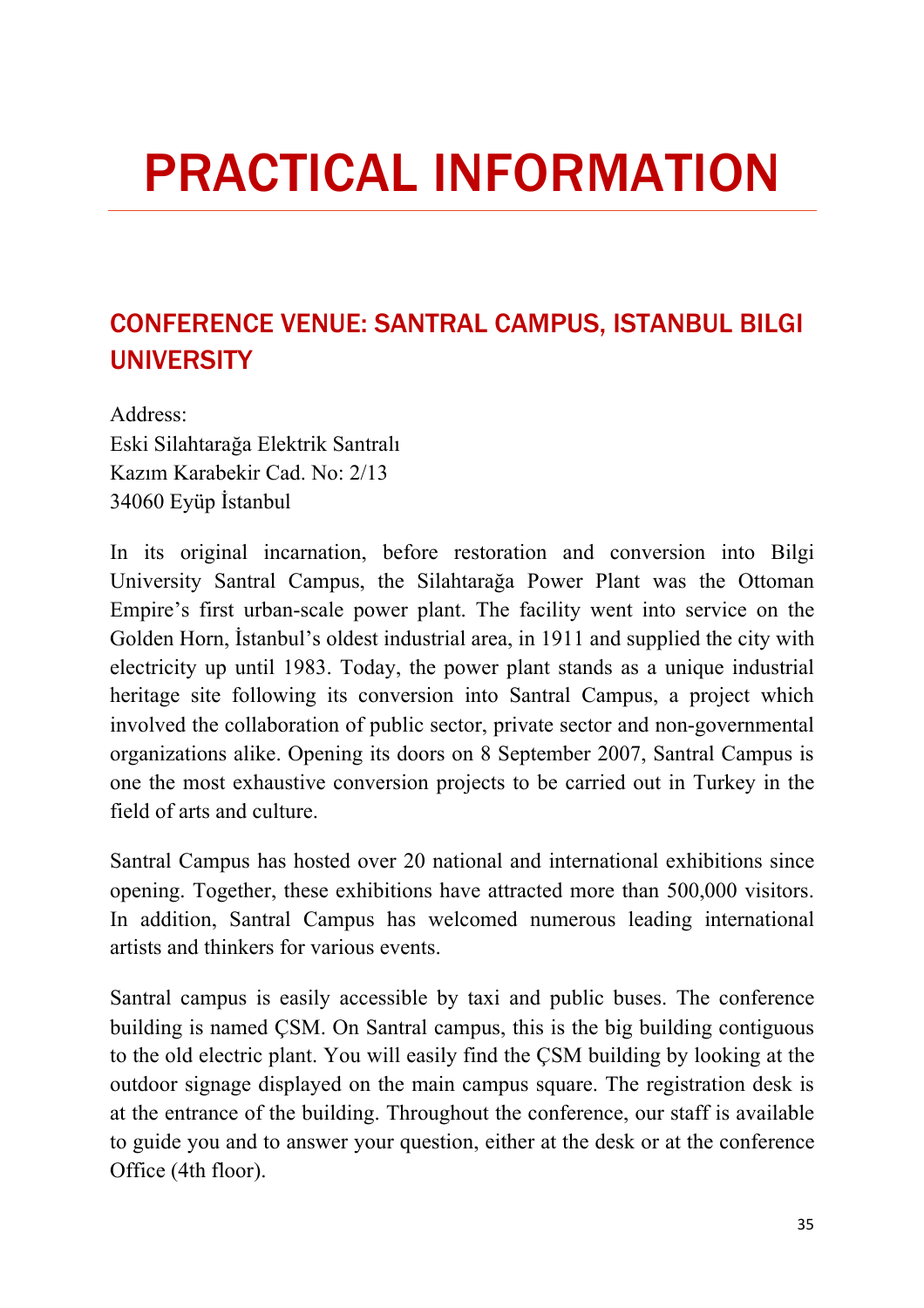## CONFERENCE SHUTTLES

Conference shuttles are operating from July 1st to July 4th.

On July 1st, shuttles to Santral campus will operate from the Pera district and from the Golden Horn district at 14:00, 15: 00, and 16:00. Shuttles are also organized from Santral campus to Pera Palace for the welcome reception. Departure from Santral campus at 19:00. Pera Palace is at a short walking distance to all conference hotels in the Pera district. For people staying in the Golden Horn district, a shuttle will depart from Pera Palace at the end of the reception.

On July 2nd and July 3rd, shuttles operate according to the timetable below

| July 2 and July 3                     | Morning                                             | Afternoon          |
|---------------------------------------|-----------------------------------------------------|--------------------|
| PERA DISTRICT                         | Departure at 8:15<br>Round trip until<br>9:15       | Departure at 18:30 |
| <b>GOLDEN HORN</b><br><b>DISTRICT</b> | Departure at 8:30<br>trip<br>Round<br>until<br>9:30 | Departure at 18:30 |

Throughout the day, regular shuttles operated by Istanbul Bilgi University are available. They commute between Santral campus and KABATAŞ (please check on the windscreen). You can find shuttle hours at http://www.bilgi.edu.tr/en/university/transportation/shuttle/?transportationmenu. From KABATAŞ, you can access Taksim square by funicular. Taksim square is at a walking distance to the Pera district. Taxis are also available. Just outside of campus, city buses also commute between Santral and Taksim or the Golden Horn shore. Please contact our staff for more information. In case of major problem, please contact Koray Özkan (+90 (0) 5324356848) or Jean Laine (+90 (0) 5306408799).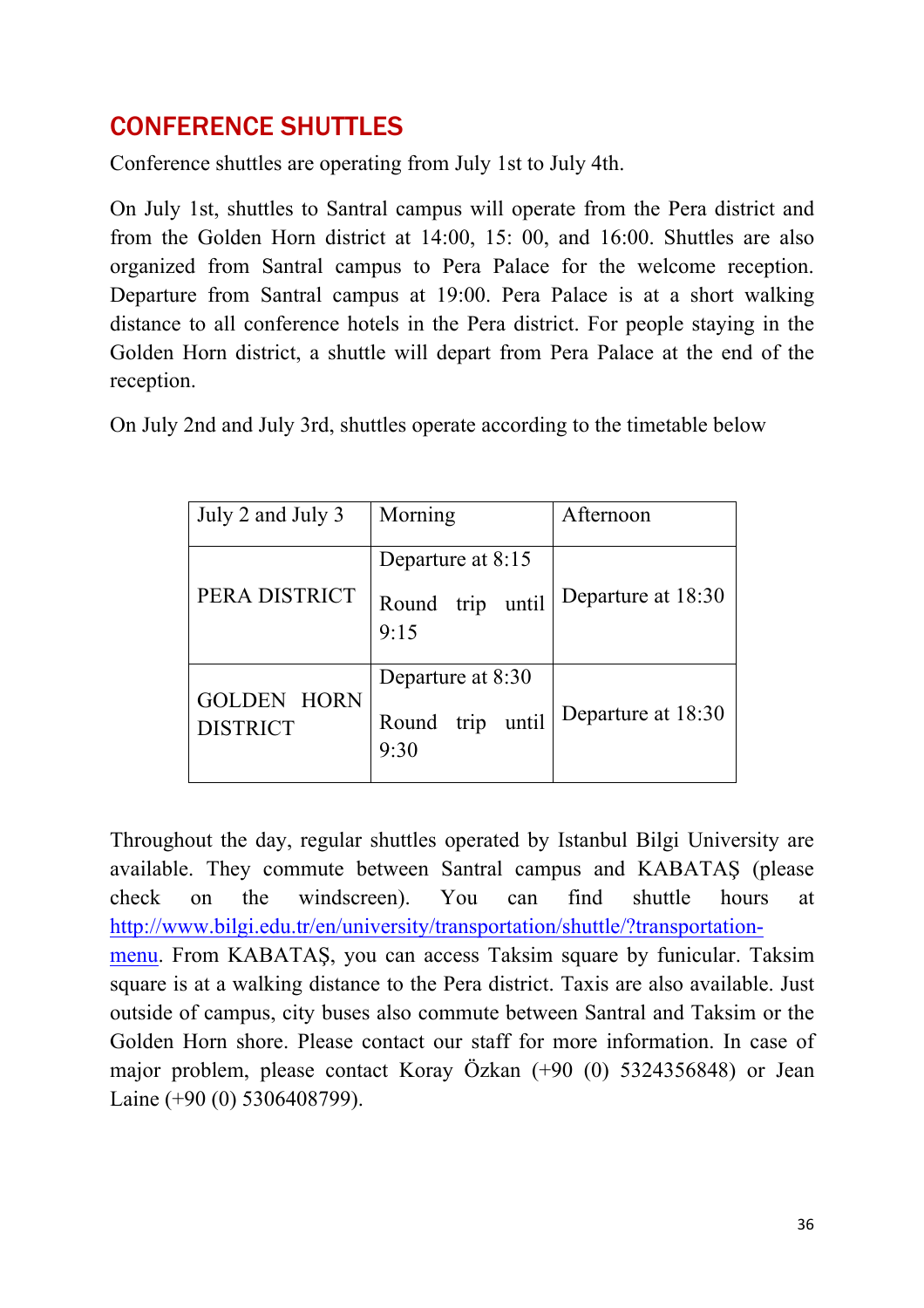On July 4th, the shuttle timetable is

| July 4                                | Morning               | Evening            |
|---------------------------------------|-----------------------|--------------------|
|                                       |                       |                    |
| PERA DISTRICT                         | Departure at 8:15     | Departure from the |
|                                       |                       |                    |
|                                       | Round trip until 9:15 | boat peer at 23:30 |
|                                       |                       |                    |
| <b>GOLDEN HORN</b><br><b>DISTRICT</b> | Departure at 8:30     | Departure from the |
|                                       | Round trip until 9:30 | boat peer at 23:30 |
|                                       |                       |                    |

We will join the boat peer by boat departing from Santral campus at 18:45. Before seeing the Bosphorus by night, we will enjoy the Golden Horn.

The shuttle pick up and drop off points are located as follows

**PERA DISTRICT:** Opposite of the bottom of staircase along the Pera Palace. Signs are visible at the bottom of the staircase. Please go down to your left to the traffic light and cross.

**GOLDEN HORN DISTRICT:** Entrance of the Hilton Garden Inn Istanbul Golden Horn, which is at a short walking distance of all the conference hotels in this area.

**SANTRAL CAMPUS:** Main square

## SESSION ROOMS

All sessions and plenary lectures take place in the ÇSM building. Plenary lectures are given in room 404 (3rd floor). Parallel sessions are held on the first floor (rooms 201, 202, 203, 204, 205), and on the third floor (rooms 401, 402). The conference office is on the fourth floor (room 501). All rooms are equipped with video\audio facilities and a white board. Please contact the desk in case you need a special equipment. Before each session, a student will be at the room door, and will intervene in case of technical problem.

## LUNCHES AND COFFEE BREAKS

Lunches are served in the Papaz building, which is an old storage construction just besides the ÇSM building. Again, please follow the signage. Coffee, Turkish tea and cold beverages will be served at the entrance of the ÇSM building (near the registration desk), and on the 1st and the 3rd floors.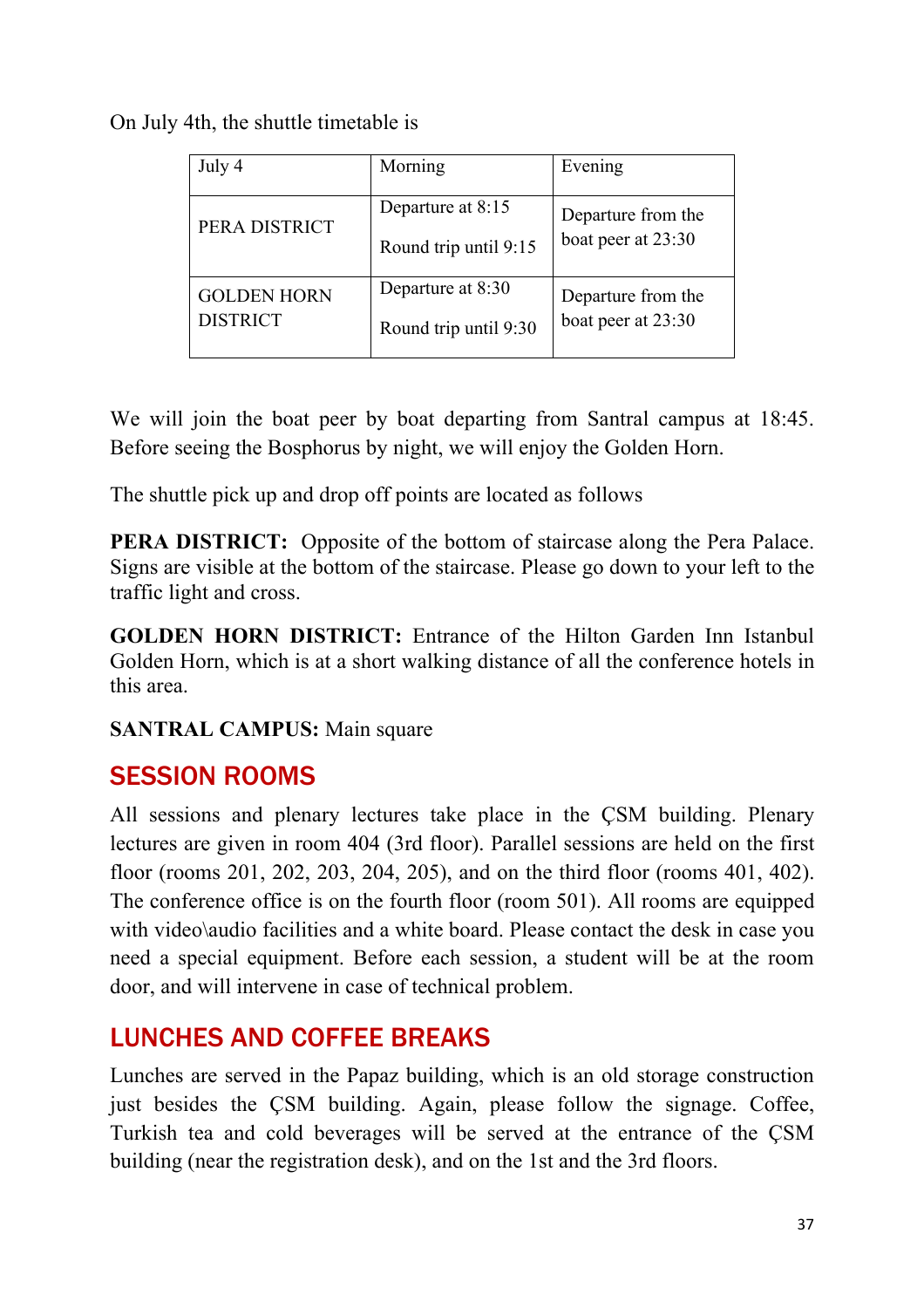# SOCIAL PROGRAM

The Welcome Reception (July 1st, 19:30) is organized in the oldest European hotel. Built in 1892 for the purpose of hosting the Orient Express travelers. While contemplating a unique view on the Golden Horn, we hope you will enjoy the timeless and unique elegance, as did in the past prestigious guests, among them King Georges V, Tsar Nicolas II, Emperor Franz Joseph 1, and also Mata Hari, Greta Garbo, Joséphine Baker, Alfred Hitchcock, and Agatha Christie, who wrote in room 411 her famous 1934 novel *Murder on the Orient Express*. More information on the Pera Palace can be found by following the links below:

- http://www.dailymail.co.uk/travel/article-1317348/Istanbuls-Pera-Palace-Hotel-restored-Agatha-Christie-era-grandeur.html
- http://www.istanbulview.com/pera-palace-hotel-jumeirah/
- http://www.commdiginews.com/travel/agatha-christie-and-instanbulspera-palace-hotel-16725/

Shuttle facilities are organized from Santral Campus to the Pera Palace (after the SED Plenary Lecture), and from Pera Palace to the Golden Horn hotel area at the end of the reception.

The Gala Dinner will be on a luxury boat cruising all evening long on the Bosphorus. Passengers will all waveless evening long benefit from the extraordinary sceneries on both European and Asian sides. Please do not forget your cameras. Further information about the boat can be found at:

- http://theprimetimecruise.com/home/#

Transportation is ensured from Santral Campus to the peer and back to the hotel areas.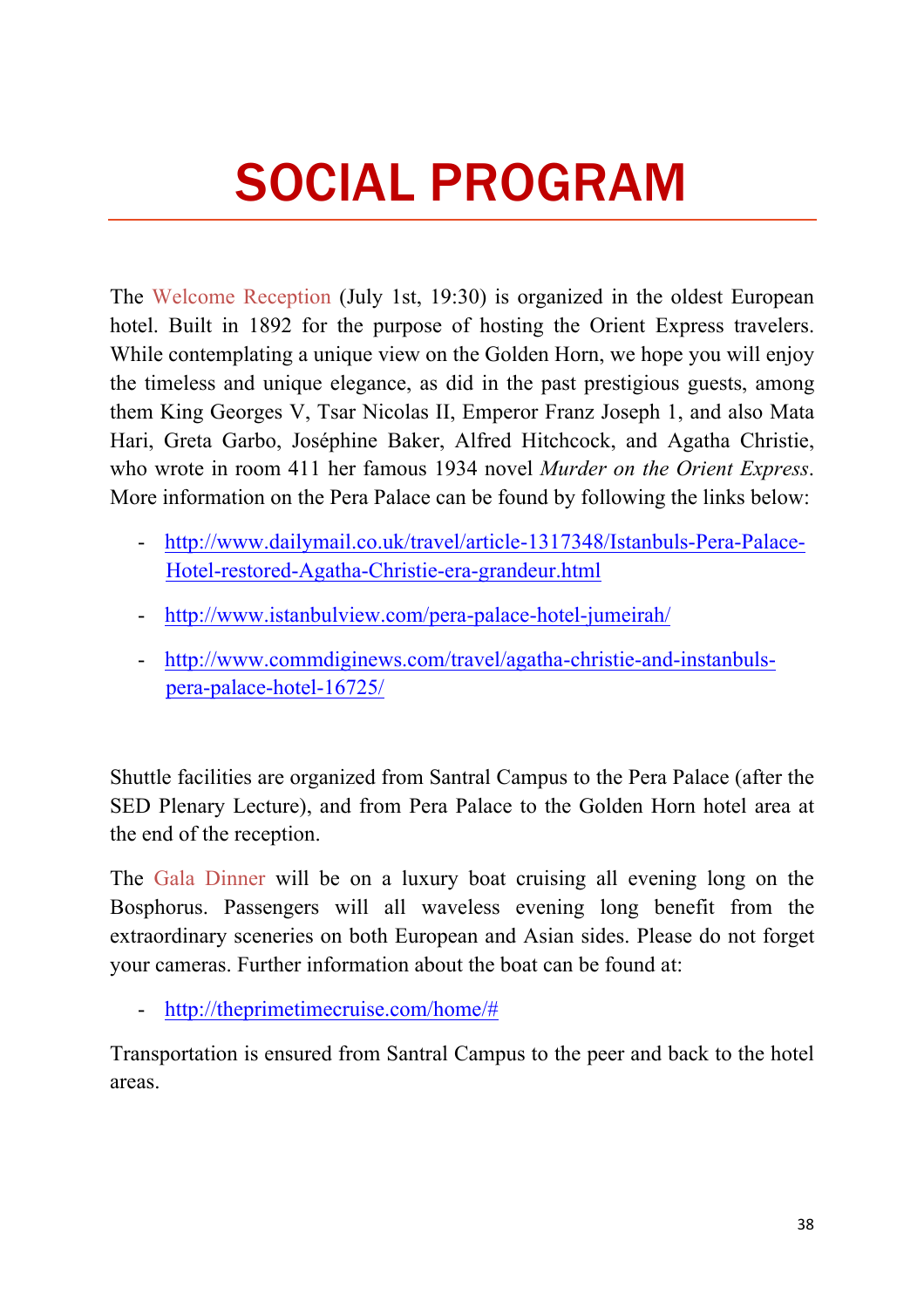# İSTANBUL BİLGİ UNIVERSITY

Since its foundation, BİLGİ has attempted to establish a cultural and scientific community that promotes tolerance and respect for a diversity of individuals with different lifestyles, beliefs and ways of thinking within the framework of contemporary universal values, while at the same time maintaining strong ties with all segments of the society. BILGI community includes more than students; it also includes faculty, alumni, families, employers and neighboring communities where BİLGİ is located.

Being part of Laureate International Universities Network, the founding premise of BİLGİ has become 'to make education more accessible and affordable so that more students can pursue their dreams'. BİLGİ seeks to educate free-thinking, creative, intellectually curious and enterprising individuals who will contribute to a world in which knowledge is accessible to all and, indeed, in which access to it has come to be seen as a fundamental human right. BİLGİ holds a primary responsibility for providing, maintaining and further developing an academic environment in which both students and faculty members are able to engage in learning and the production of knowledge at the highest level.

Students benefit from the advantages of studying at BİLGİ throughout and after their studies with 45 undergraduate and over 30 graduate programs and 15 vocational schools. Students at BİLGİ:

• can have a true international experience thanks to the Laureate International Universities Network membership,

• can study, obtain a double degree or continue their studies at undergraduate or graduate program levels at over 60 institutions in 27 countries,

• take part in social responsibility projects,

- work at non-governmental organizations,
- actively join the works of around 20 research centers and develop projects,

• participate in over 400 scientific and cultural activities every year at awardwinning campuses located in the heart of the city.

İstanbul Bilgi University offers its students a true university experience. Students at BİLGİ not only prepare for their professional business lives but aim